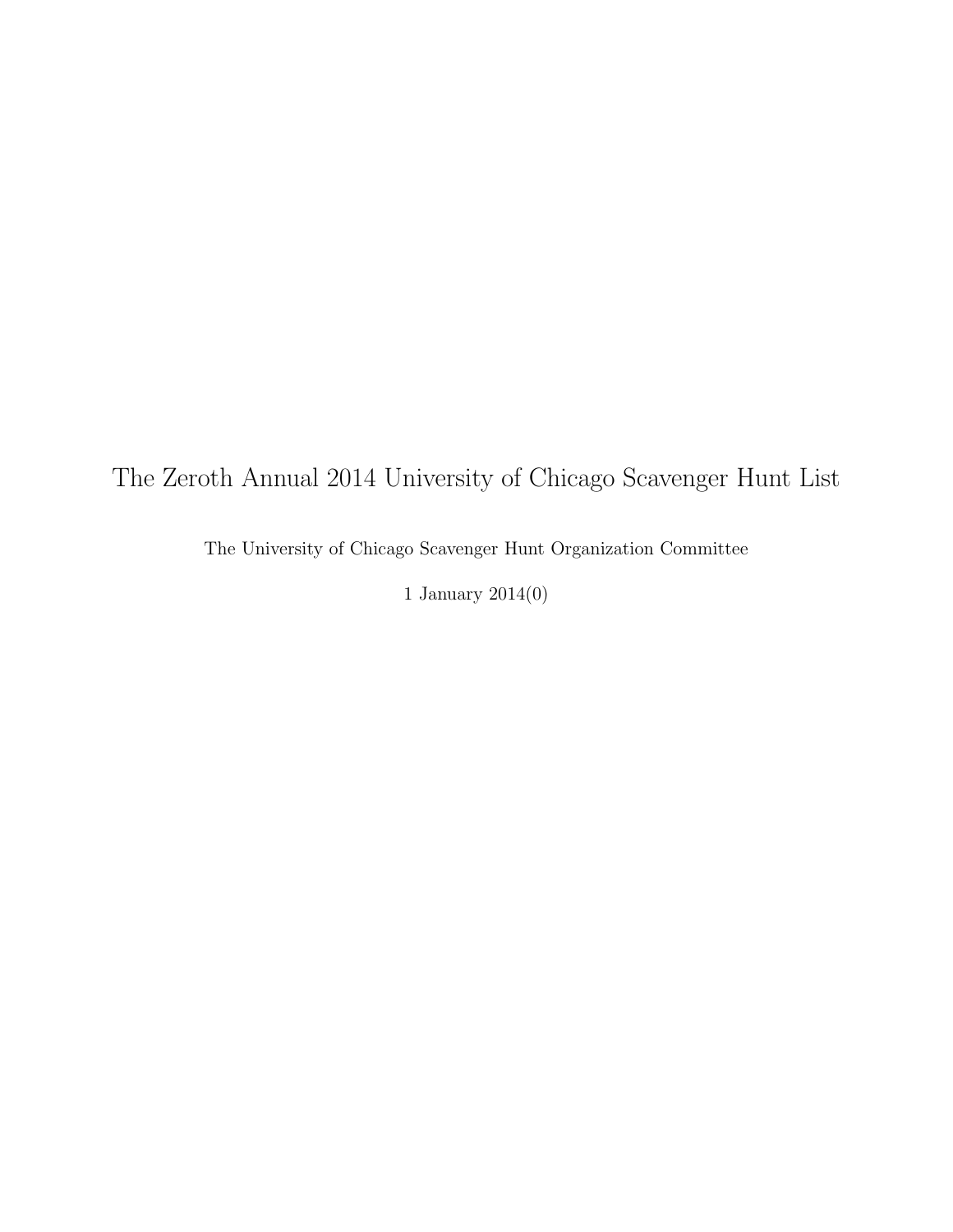# SCAV TEAMS AND THE RULES OF THE HUNT

- 1. The Year. 2014(0), in the great Scav tradition of 2014(1) and 2014(2). Unsurprisingly, it is a leap year.
- 2. The Scavvenyear. We decided four days weren't enough. The gracious Judges have packed an entire 366-day year between List Release (New Year's Day, starting 00:00 CT on Thursday) to Results-ish (New Year's Eve, ending 19:30 CT on Sunday). From this point onward, normie-time rules don't apply. Good luck, folks!
- 3. Acquisition of Items. All Items on the List can be obtained and performed legally. It may involve smooth talking, or it may involve something else, but it is all possible. The Judges take no responsibility for your getting thrown into the clink—be it local clink, state clink, federal clink, or Colonel Klink. If you end up there, it is your fault.
- 4. Covid. Listen, the Administration may say that we can't require you to do certain things, but here at Scav we like to do our own thing. Masks will be provided at every indoor event. Judges and Scavvies have a right to their personal space. Please self—monitor and be responsible for yourself—the Judges are doing our best to keep you all safe, but we can't do that without everyone being mindful and conscientious.
- 5. Fair Play. Sabotage is bad. We don't like it, and we don't want it in the Hunt. Sabotaging teams or their Items can lead to immediate disqualification, and we may even loose the hounds of the Administration on you.
- 6. Contact with Judges. While we don't want to complain and say that Judges have it so tough, Scav Hunt is always teetering on the edge of sheer chaos, and, if we can avoid it, we should. Thus, please only communicate with the Judges if you are going to do it in a professional manner. Generally, just remember that the more people shout, the less will be understood. That seems like it makes sense, no?
- 7. Props. All props must, always and forever, be mad props.
- 8. Points. Point totals are final. We ask you to do awesome things and expect awesome things to be done. If you do said awesome things, the Judge will accord to you Full Points, the highest number of points possible for any Item. In rare cases—for example, if we ask for a car and you give us the Batmobile with both George Clooney and Adam West inside—we will consider giving you one special point. Maybe two. As far as point values, well, we use a dartboard, numberwang, and Tibetan numerological methods to determine how much Items are worth, so no complaining that "the lazy eye patch was worth more than the moonbounce made of guns!"
- 9. Items. Be aware that doing Items nude when it's not explicitly asked for will not get you more points. Nor will involving alcohol in Items that don't clearly call for alcohol. The same goes for alcohol's redheaded, stepchild cousins, sex and drugs. Please note that few Items explicitly call for nudity, alcohol, or either of the aforementioned redheaded variants. Lastly, we don't like to harm large mammals that can make sad eyes at us, so please treat any non-humans involved in your Items with extreme care.
- 10. A Good Time. For a good time call (202) 762-1401. It's not the right time, but it is a good one.
- 11. Preliminary Events. The deadlines for the submission of Items and performances are final as stated on the List or as announced by the Judges at 3:10 to Punxsutawney, which happens on Groundhog Day (sometimes erroneously described as 8:00 AM) in Hutch Commons. It is the Captains' responsibility to make sure that they submit these in a timely manner. Items that do not have a discrete date/place/email stated on the List are not preliminary and therefore must occur at Judgment. Upon request, we may, at our discretion, come to see an Item at a time/place other than Judgment. Consider this a privilege, and use your "Come See Our Items" cards sparingly.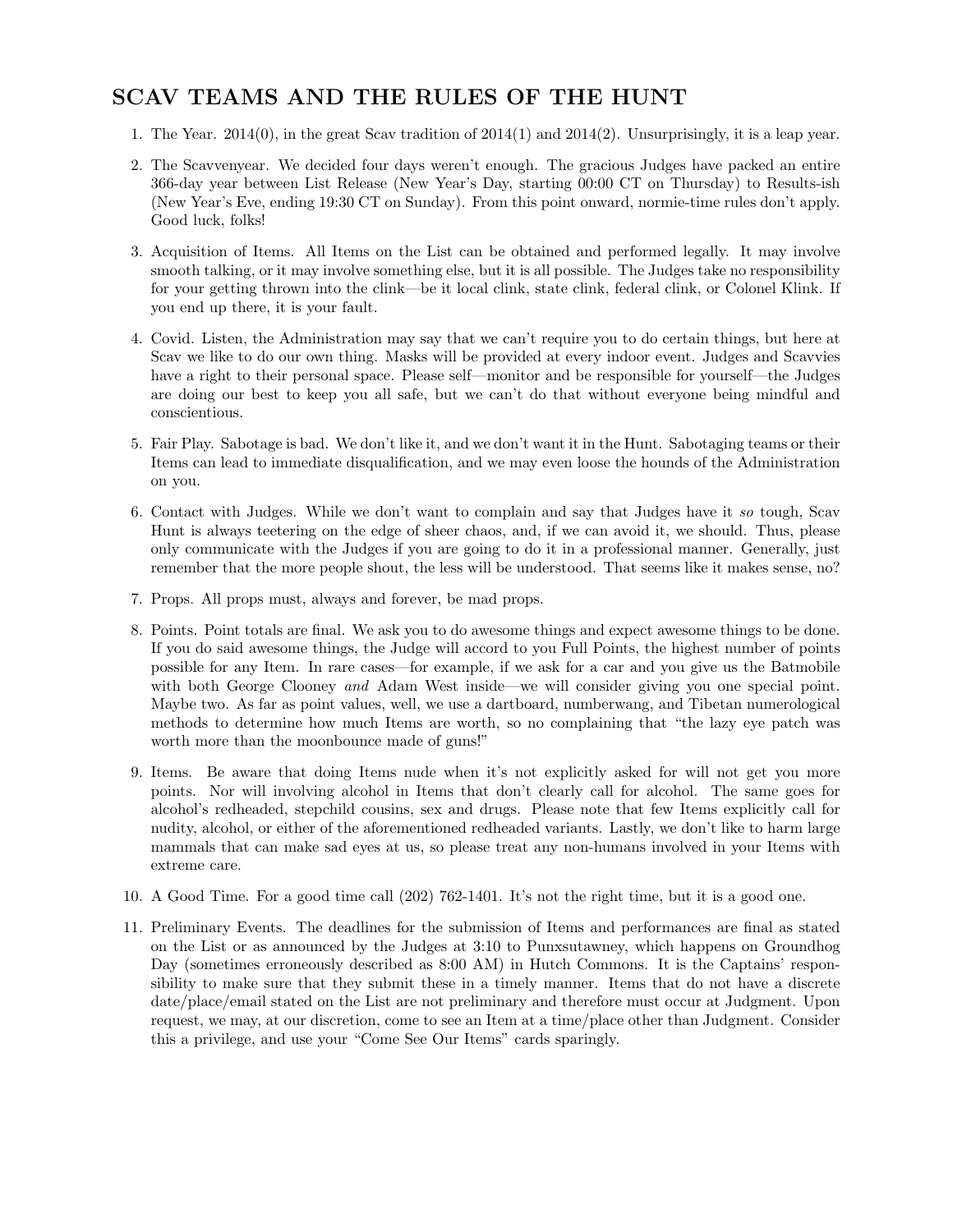- 12. Judgment Day. As in the Bible, Judgment Day should take, like, three days. Regular Items will be judged after the Showcase. The Showcase will be judged at Showcase, which will be on November 24th. In addition, please have a highlighted list of the Items you've acquired ready so that when a Judge comes by to judge your page, there won't be any time wasted with "do we have the particle accelerator?" questions. If an Item is followed by  $\dagger$ , it must be ready for judging as part of the Showcase, prior to regular page judging. Judges will hold up placards (really just sheets of paper with Sharpie-ed numbers) denoting which pages they are ready to judge. Call over whichever Judge corresponds to the page you are ready to present. Here's a tip: sort your Items based on which page they are on. In short, BE ORGANIZED.
- 13. Rules. Ain't no rule says a train roller coaster can't be a Judge.
- 14. Prizes. The prizes are simple: we bought some random shit we liked on eBay et al. Offer void where prohibited. Check local laws.
- 15. Decisions. All decisions of the Judges are final. Final.
- 16. Final. See Decisions.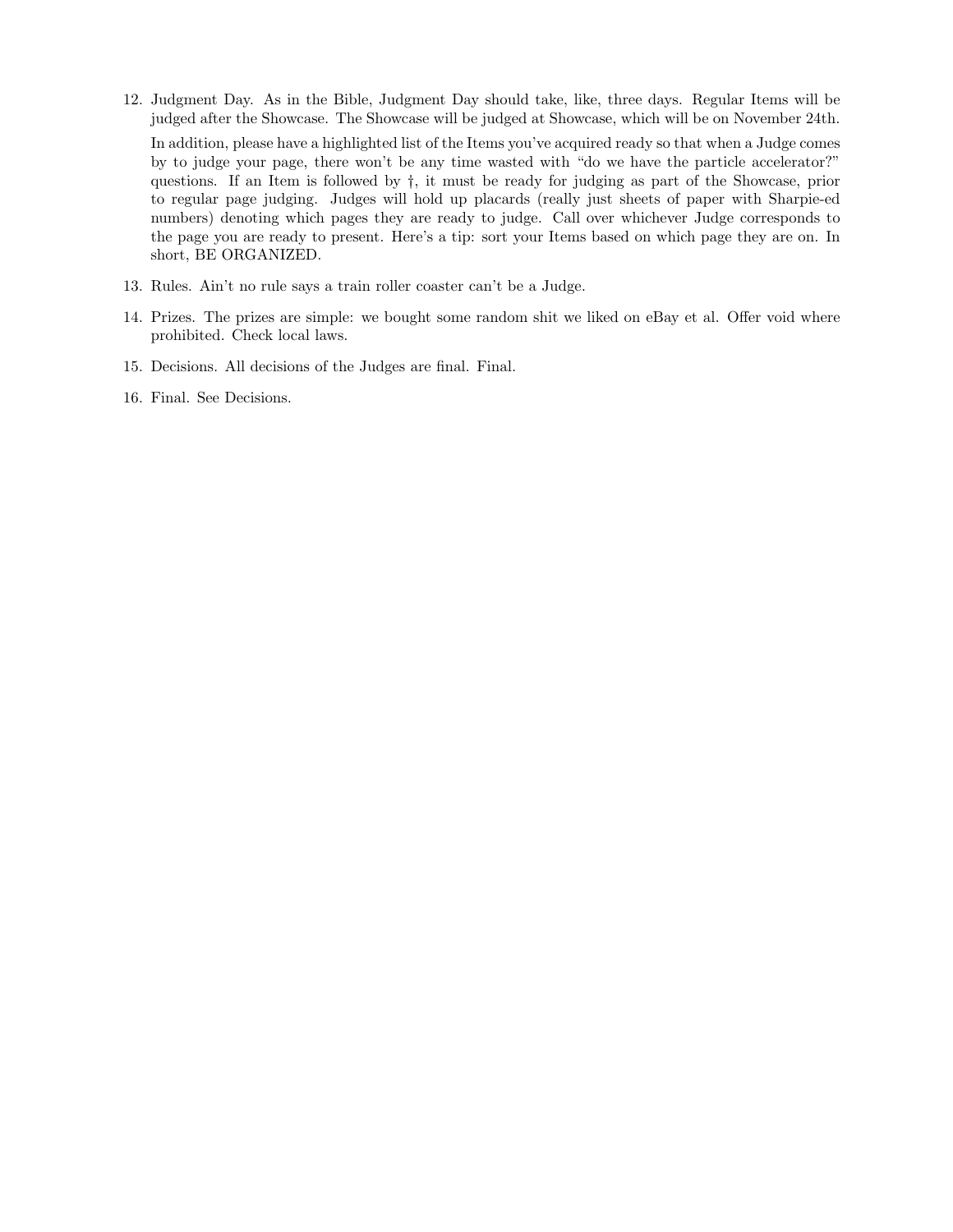## Scav Olympics

There's 104 days of summer vacation, and school comes along just to end it. So the annual problem for our Scavvies is finding a good way to spend it. To make the most of this summer, join us on August 16th at Eckhart Quad. For each competition, 30 points will be awarded for 1<sup>st</sup> place; 20 points for 2<sup>nd</sup> place; 10 points for  $3^{\text{rd}}$  place; 2 points for  $2$  points for  $> 3^{\text{rd}}$  place.

- 1. Agent P or Agent Pee? We've decided to take a page out of the Booth School of Business's book for this next Olympic event—a pissing contest! Send two of your most ego-driven bloodsucking gentrifying fuckheads to liquidate their assets. We'll provide the pee.
- 2. Boba shooting—no evil gelatin monster allowed here.
- 3. Ever been coming home with groceries, then your deranged teenager pulls you to the backyard? No? Well, ever been at the grocery store bagging your groceries, then run out to catch the bus? This is pretty much like that.
- 4. What's the farthest you and a teammate can flip a pancake? Bring said cake and two pans. You choose the distance and have one shot, and only successful pan-to-pan transfers count, so be strategic. No Paul Bunyan's Pancake Haus allowed (where the food is good, but not too good, eh?)
- 5. For too long Air Bud has had all of the fun, but the turn tables at Olympics this year! Ain't no rule that says a Scavvie on all fours can't participate in a dog show! Let's just hope you do better than Doofenshmirtz and Perry. . .
- 6. Remember the Ballad of Bad Beard? Well, it's time to put your folk song skills to the test. A big-leagues "Jenny Jenkins"-off. You might want to think of a few challenging colors in advance; a pre-bought foldy-roldy is optional.
- 7. Like Grandpa Clyde taught us: We're all going on a lion hunt! But we're not scared! 'Cause we are CAMPERS! And we know two words: left, right, left, right, left, right, left!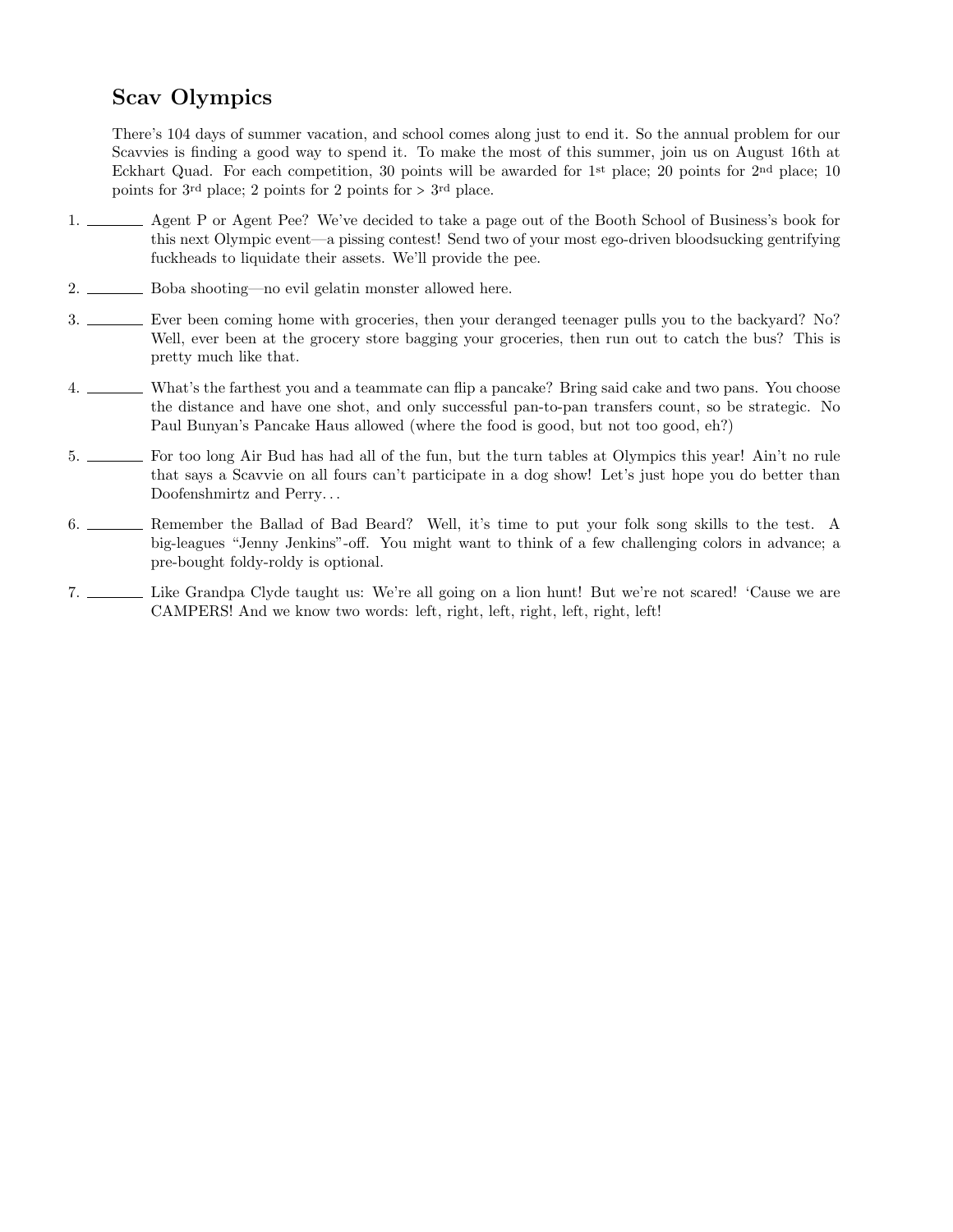## Items

- 1. A copy of the 2014(0) University of Chicago Scavenger Hunt List. [1 point]
- 2. Stepping out of your time machine on May 11, 2014(0), you rush into the nearest building—Rosenwald dressed in your futuristic attire. You ask the first person you see the question burning on your mind: What year is it? Upon hearing the answer, you disappointedly run out, get back into your time machine, and recalibrate. [You are from the year 4.253 points]
- 3. Do you hear the people sing, singing the song of angry men? Please construct a contraption that I can wear that causes a drum to be struck at the same rate as my heartbeat. ['32 points]
- 4. It's summer! The season of Strawberry Socials! But why stop at a Strawberry Social? We want a fullbloomed Fruit Festival! The seed of your preparation should be one unique fruit that you'll announce at 3:10 to Punxsutawney. Your celebration will be fleshed out by a cake for the cakewalk, a pageantry participant decked out in thematic dress, a photo stand-in, and a homemade carnival game with fruity prizes. Meet us at the center quad on June 13th and we'll have an ovary good time! [The fruits of your labors will be awarded with  $\omega$  points
- 5. TBA. [5.0.6 points]
- 6. You're not here to start no trouble, you're just here to do the ScavO Shuffle! [7 points for before ScavO, 5 points for after ScavO]
- 7. Lisa and Stefan's date at the Vienna fair may have ended blissfully, but their story certainly did not. It's time to give this unknown woman the train ride she deserves. Using the same bike mechanism, present the deluxe crankie locomotive experience to a train car of Judges, with at least three different crankie layers moving at different speeds. Please note that Scav trains are not limited by space or time, so show us the countryside of your choice.  $[200 \text{ points}]$   $\dagger$
- 8. Why, thank you for those heartfelt cards celebrating Penguin Awareness Day (January 20th), International Plastic Bag Free Day (July 3rd), Vanilla Cupcake Day (November 10th), or, frankly, any three mostly-phony holidays, presented to a Judge on that holiday. [2 points each]
- 9. You mean to tell me that all we have to do to complete this Item is for everyone on our team to do their best evil laugh at Judgment? Mwhahahahahahahaha. [0.9 points]
- 10. What unusually large object fell into disuse at the UCC around 1939 and now is used at UT Austin? [3 points]
- 11. For those of you who keep too many tabs open (you know who you are): A Chrome or Firefox extension that both every-so-often and on demand closes a tab randomly. [Either F1ref0x or Chr10me points, take your pick]
- 12. Once more, it's time for Skills Hunt! Send a fast-learning Scavvie to Eckhart Quad on February 20<sup>th</sup> where they will be told the skill they are to learn and present at Judgment. No Scavvie substitutions will be allowed, so choose wisely. [17 points]
- 13. A Congreve clock that displays the time. Your completion may be largely electronic, but it must fundamentally be controlled by a ball repeatedly rolling down a reversible plane. [70 o'clock points]
- 14. Are you and a partner qualified to be elite hackers for NCIS? Show up to Bartlett Trophy Lounge on May 28th with a laptop to find out. No technical skills are necessary (or even helpful). [3 points for participation, 7/5/3 bonus points for 1st/2nd/3rd]
- 15. A Judith Leiber-style mini-audière, for when you want to be the chicest shopper at 6621 South Cottage Grove. It should snugly hold the quarter you need to obtain a shopping cart and look like a product sold there. As this is an Aldi Item rather than a Whole Foods Item, you may, should you so choose, replace the Swarovskis with sequins. [12 points]
- 16. Where in a retail establishment in Hyde Park can you find a mural of Harold Washington? [2 points]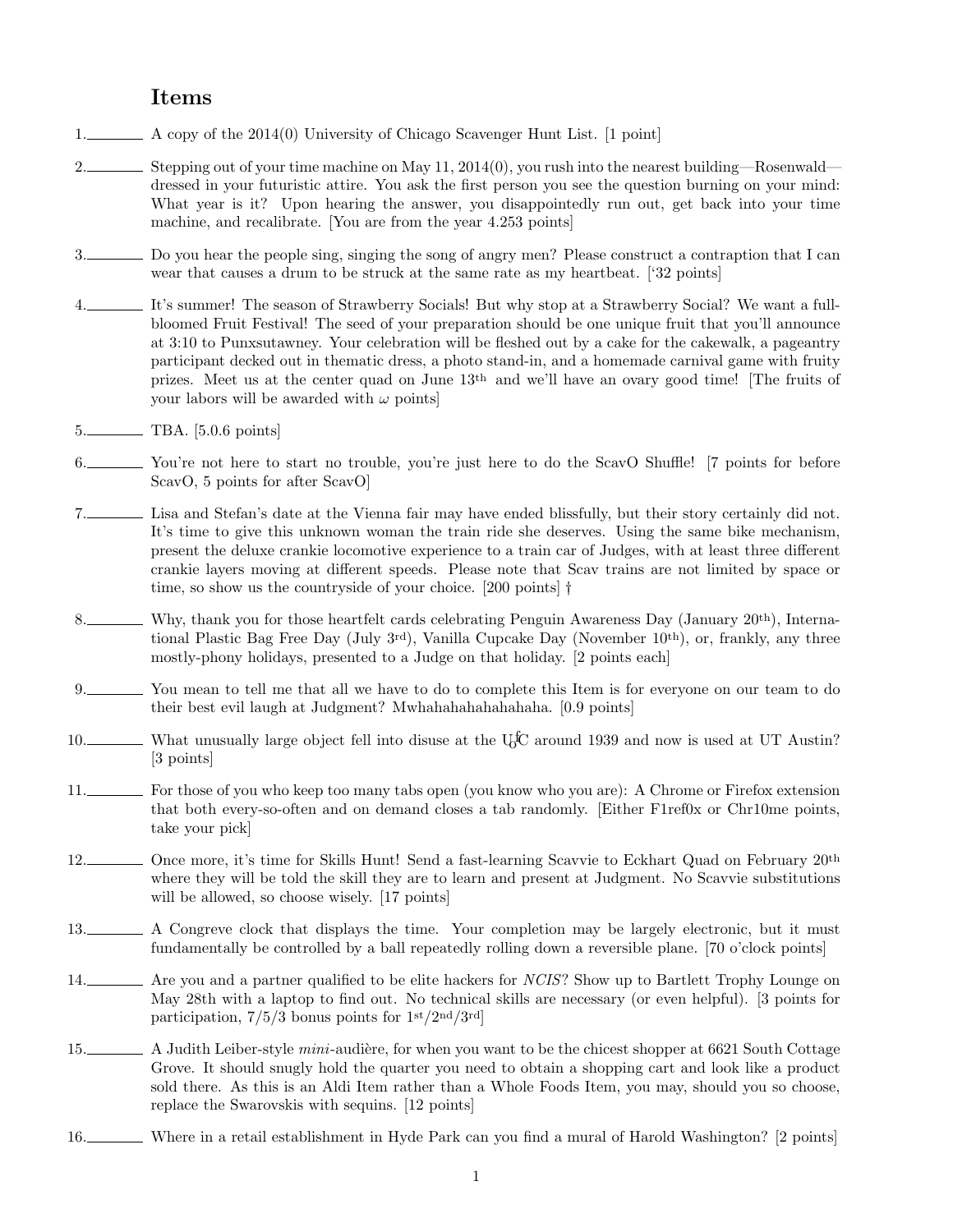- 17. The dead speak! In this other nearby depiction of the late mayor. Where can you find this more, er, unsettling version? [2 EYES points]
- 18. It's not the livery, it's DiGiornio! Wait a second, it's both. Make a fully-edible livery collar out of deconstructed pizza. [11 points]
- 19. An animatronic :partyparrot:. [34 points]
- 20. This is the second time the bus broke down! That ain't my fault. Yo, we're never gonna make the next show! I'm trying to get ahold of management. Ain't my fault! Look, the bus broke down, I'll get it fixed, y'all just chill in DCAM for a minute. I'll be back, Backstreet. . . Everybody! Feed your body. Everybody, treat your body right. BLOOD DRIVE'S BACK, ALRIGHT! [δ points for sending a picture of yourself donating to <scavblooddrive@gmail.com> ]
- 21. Hunt for an animal doctor in the Palmetto State and get them to show you proof of membership in their locale's professional fraternal organization—you know which one. [Palm8o points]
- 22. You've got your lipstick on, here you come, da da dum. In particular, you are coming towards that blank canvas, because this Item is to create a painting of a punnet of strawberries using solely applied kisses. Please be sure to create a time-lapse video of your completion of this Item. [K11ss points]
- 23. What is this, a pillory for a ginger root? [6in6er points (by this, we mean 6.6 points)]
- $24.$   $\begin{array}{c} \Delta 24. \ \begin{array}{c} \Delta \end{array} \longrightarrow X \downarrow \leftarrow \downarrow X \uparrow X \rightarrow X \leftarrow \leftarrow X \downarrow \rightarrow \downarrow X \uparrow \uparrow \rightarrow X \uparrow X \leftarrow \downarrow \downarrow X \uparrow \uparrow \uparrow X \downarrow \downarrow X \uparrow \uparrow \uparrow X \, X \downarrow \rightarrow \end{array}$  $X \uparrow \leftarrow X \rightarrow \downarrow X \leftarrow \uparrow X \downarrow \downarrow \downarrow X \uparrow \leftarrow X \uparrow \rightarrow X \uparrow \rightarrow X \leftarrow X \downarrow \downarrow \leftarrow X \uparrow \rightarrow \uparrow \rightarrow X$  [9 points]
- 25. Every Mother's Day Weekend, the University of Chicago Scavenger Hunt Organizing Committee hosts a four-day scavenger hunt (called "Scav" by those in the know), and this May is no different. Have up to four teammates show up just before May  $10<sup>th</sup>$  begins to the steps of Ida Noyes on Woodlawn where they'll get to experience this classic U<sub>0</sub>C tradition.  $[\pi$  points]
- 26. You know how *dekotora* inspired *dekochari*? Take a cue from Pakistan's famous art trucks. [54.17] points]
- 27. On March 13th, show up to Hyde Park's temporarily spookiest place and regale the Judge with your quick ghost story. Should our guest appear, no doubt he'd have a better one. [13 points because 13 is the spoOoOoOoOoOoky number]
- 28. The pirate metal cover of "Lincoln Park Pirates." [Way, hey, pir8s points]
- 29. Your team, government approved. Get a .gov website to post an endorsement for your team. [Up to 17.76 points]
- 30. This is a Maroon Line train to Harper. A Scavvie can dream, at least. Doors closing. But then, we asked: why let our dreams be memes? Ryerson/Kent is next. Your team's 1600-series rolling stock should be built exactly to half the height and width specifications of a 3200-series L car (we will accept cars of variable lengths), and should be able to open and close its doors, display its destination, and broadcast live and recorded announcements about the route. In the direction of travel, doors open on the right at Ryerson/Kent. In the name of "fun," we also demand that every train be a CTA Holiday Train. This is Ryerson/Kent. In the spirit of your holiday of choice, your team's decor must be festive enough to deter the faint of heart from entering. This is a Maroon Line train to Harper. Please arrange cars in accordance with the Gregorian calendar. [225 points]  $\dagger$
- 31. The tallest umbrella. [Up to umbre11a points, plus ell4 bonus points for the tallest umbrella]
- 32. Declare your major... loudly, from the center of the Quad. [0.1 points per person, max 10 people]
- 33. Like the New York Times Spelling Bee, but wish it had a hard mode? Then you'll love this Item. It will go live on National Puzzle Day at <buzz.pythonanywhere.com>. Feel free to use whatever resources you'd like to complete it, and go fast! [10 points for making Queen Bee, 8/5/3 bonus points for 1st 2nd and 3rd to complete it]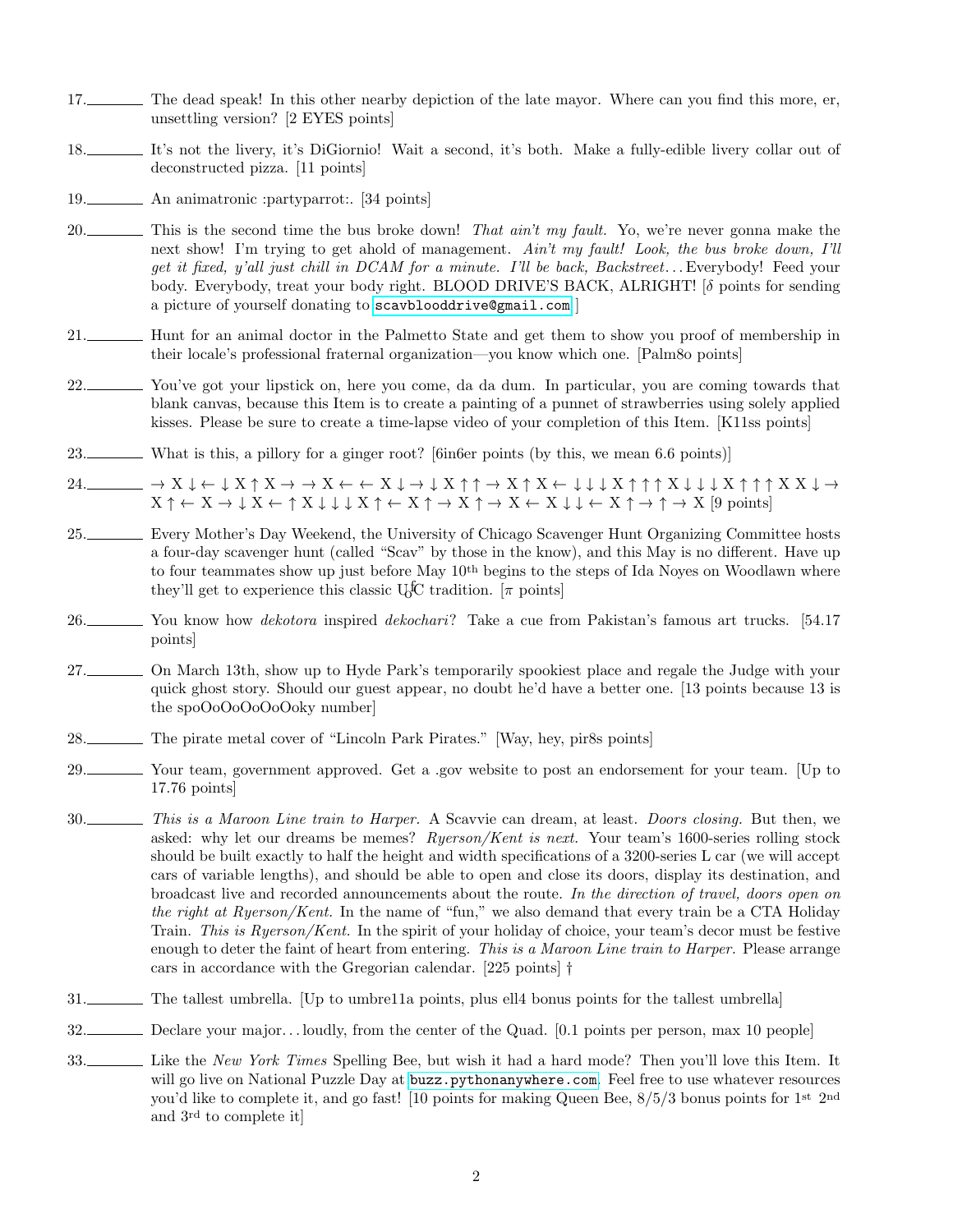- 34. We just LOVE adding unnecessary difficulty to classic newspaper games, so how about. . . Verbal Wordle? It's exactly as it sounds. On March 1st, June 5th, and September 9th, meet the Judges in the Bartlett Trophy Lounge, and put your rote memory to the test! [Up to 5 points per Wordle instance]
- 35. We non-Catholic Judges were disappointed to learn that "beatification" does not mean recounting the life story of a Blessed over a sick trap beat... [7 deadly spoints]
- 36. We non-Catholic Judges were disappointed to learn that "canonization" does not mean shooting a facsimile of a Saint out of large artillery... [16 spoints]
- 37. Fuck those cans of Coors<sup>™</sup> that change color when your beer is cold—who the hell wants a cold beer?? We British Judges disagree. A Guinness<sup> $M$ </sup> glass that emits a shrill scream when your beer is warm. [18] and older pouints]
- 38. Don't you hate it when you get hit on the head with a "metal" bar so hard it bends into an exact outline of your head and shoulders? Sucks that a bunch of birds and/or stars start swirling around after it happens, also.  $[23.5 \text{ points} + 10 \text{ bonus points if you also run through a wall that creates an$ exact outline of your body]
- 39. An official statement from The University of Chicago stating unequivocally that "The University of Chicago is full of assholes." [Points tiered based on the level of member that you get the letter from, max 34.5 points]
- 40. A small *sekretiki* of this Hunt's paraphernalia, to be surreptitiously revealed at Judgment. [9 points]
- 41. Did quilts really guide people on the Underground Railroad? The historical evidence may not be all there, but your quilt should still give us the directions we need. Using autostereograms, your quilt should instruct the Judges how to traverse a map of your creation (conveniently provided, please). Points given based on quality of quilt construction, aesthetic enjoyment, and success of autostereogram.  $[175 \text{ points}]$   $\dagger$
- 42. The New England Journal of Medicine has finally agreed to Dr. Leo Spaceman's requests! Of course, though, as it is in the scientific publishing world, we hear that several other journals are plagiarizing this idea from the NEJM. Please provide us with a six-panel sample from one of the following journals: Journal of Aquaculture and Fisheries Management, Bulletin of Volcanology, the American Institute for Conservation, The Accounting Review, Journal of Transport and Land Use. Don't forget to cite your source, pervert. [8.0085+8.0085 points]
- 43. Silent Bar Night, Holy Bar Night, a gothic boxwood miniature. [33.5 points]
- 44. Have you ever woken up extra early before school or work to sit through an entire Ash Wednesday Mass only to walk away with a smudged blob on your forehead instead of a proper cross? You'd think the same religion that produces beautiful stained glass and the Sistine Chapel could be a bit more artistic. Come to Eckhart quad this Ash Wednesday with an artist and a model and demonstrate your artistic abilities. The medium? Palm ash we'll provide to you. The canvas? Your Scavvie's forehead. The image? Your artistic vision. [10 points]
- 45. A Treasure Island bag [4<sup>1</sup> points]. A Treasure Island-branded product [4<sup>2</sup> points]. Buried treasure on Wooded Island  $[4^{\iota}$  points].
- 46. Help kids learn simple math or literacy skills by producing a one to two-minute Sesame Street style parody of the first season of True Detective. [Send to <uchicagoscav@gmail.com> by September 25<sup>th</sup> for 1 ah ah  $2$  ah ah  $3$  ah ah ah points. Six! Six points!
- 47. A 5-piece set of Louis Voltron luggage. [10 points]
- 48. A commercial for Elizabeth Bathory Barbie, complete with rejuvenating bathtub and transformation. [16.66 points]
- 49. It's all about networking, baby! Prepare yourself for your next Career Advancement interview by wearing a Lizzy Gardiner-style dress of unique business cards. [28 points has sent you a LinkedIn request]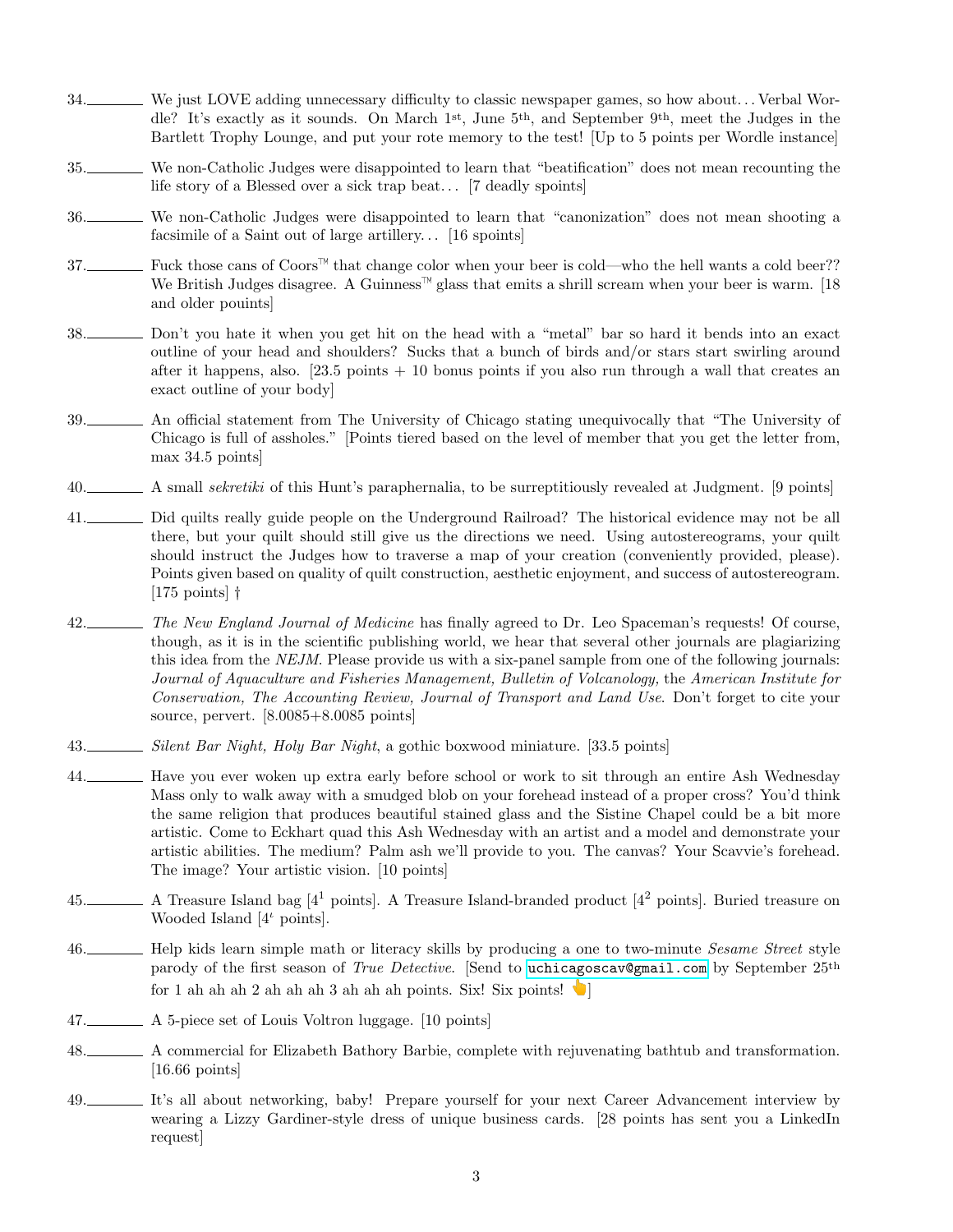- 50. Having passed the rigorous drilling from Career Advancement's Exploring Careers in Business program, your robotic arm should be able to give me a perfect, firm business handshake at Judgment. [28 points]
- 51. A taxidermied animal modified a la Ping Xi's "Bowwowwow" exhibit. [18 pew-pew-points]
- $52$ . TBBFFA.  $[\rho \text{ points}]$
- 53. We don't know what was the big deal about that declassification of a trove of Kennedy assassination documents when we all know that his head just did that. Prove that his head just did that by creating a reproduction of this process with your very own JFK bust/head. While your recreation of his head just doing that MUST NOT involve any explosives or noxious chemical processes, the result of the process should transform the head such that it is as close as possible to the specifications outlined by JFK's autopsy. [19.63 points]
- $54.$  TBA. [ $\gamma$  points]
- 55. Robert J. Tzimmes. [3 points]
- 56. On June 1st, show up to the CVS at 53rd and Kimbark. Go in, and buy precisely one (1) item and get a receipt. [1 point per inch]
- 57. My biggest problem with the Pokémon Fishing Tackle? Neither Kyogre nor Pikachu actually can use Tackle! Please address this error with your own handmade Tackle-able Pokémon tackle. [11.5 squiggly wiggly points]
- 58. A chocobo choco-bomb. [FFXII points]
- 59. Just like at Joel Maisel's bar mitzvah: chopped liver shaped like Michaelangelo's *David.* [11 points]
- 60. A documented completion of John Cage's *Organ<sup>2</sup>/ASLSP* (As Slow as Possible), as slow as possible, performed within the year by your Scavvies, either in performance or by a device of your own creation. [43.3 points]
- 61. The octopus. Is it a bug or a tree? It wears many styles of armor. Is it a game or a sport? It plays both. Octopodes are not bugs, but, rather, art imitates life. [18 octoints for a theophanic work of art in your choice of medium]
- 62. Lutefisk (but it's pronounced like Ludacris. GET IT?) [Back for the 1 Point]
- 63. The left brain is responsible for the right side of the body, logic, and Giants/Yankees/Knicks/Rangers fandom. The right brain is responsible for the left side of the body, creativity, and Jets/Mets/Nets/Islanders fandom. Come to Judgment in a 'fit that will satisfy both halves. [10.5 points]
- 64. Me-Mentos mori. [2 points]
- 65. There are 10 Items on this year's list with Item text that was written not by man, but machine! Submit your guesses for which Items Judge Turing wrote to scavaiguesses@gmail.com by Judgment. [2 points per correct guess]
- 66. It's the RGB Code Guessing Game! The game where you guess a color's RGB Code! Don't you understand? To participate, meet in Bartlett Trophy Lounge on February 26<sup>th</sup>. [#000005 points]
- 67. TBA.  $[\alpha \iota \text{ points}]$
- 68. You're playing the world's smallest violin? Put your money where your mouth is and play the melody of "Ode to Joy" on your tiniest bowed string instrument. Smolness and functionality are the imperative factors for this completion, and you'd best believe that your "violin" should be tinier than the other teams'! [18 points]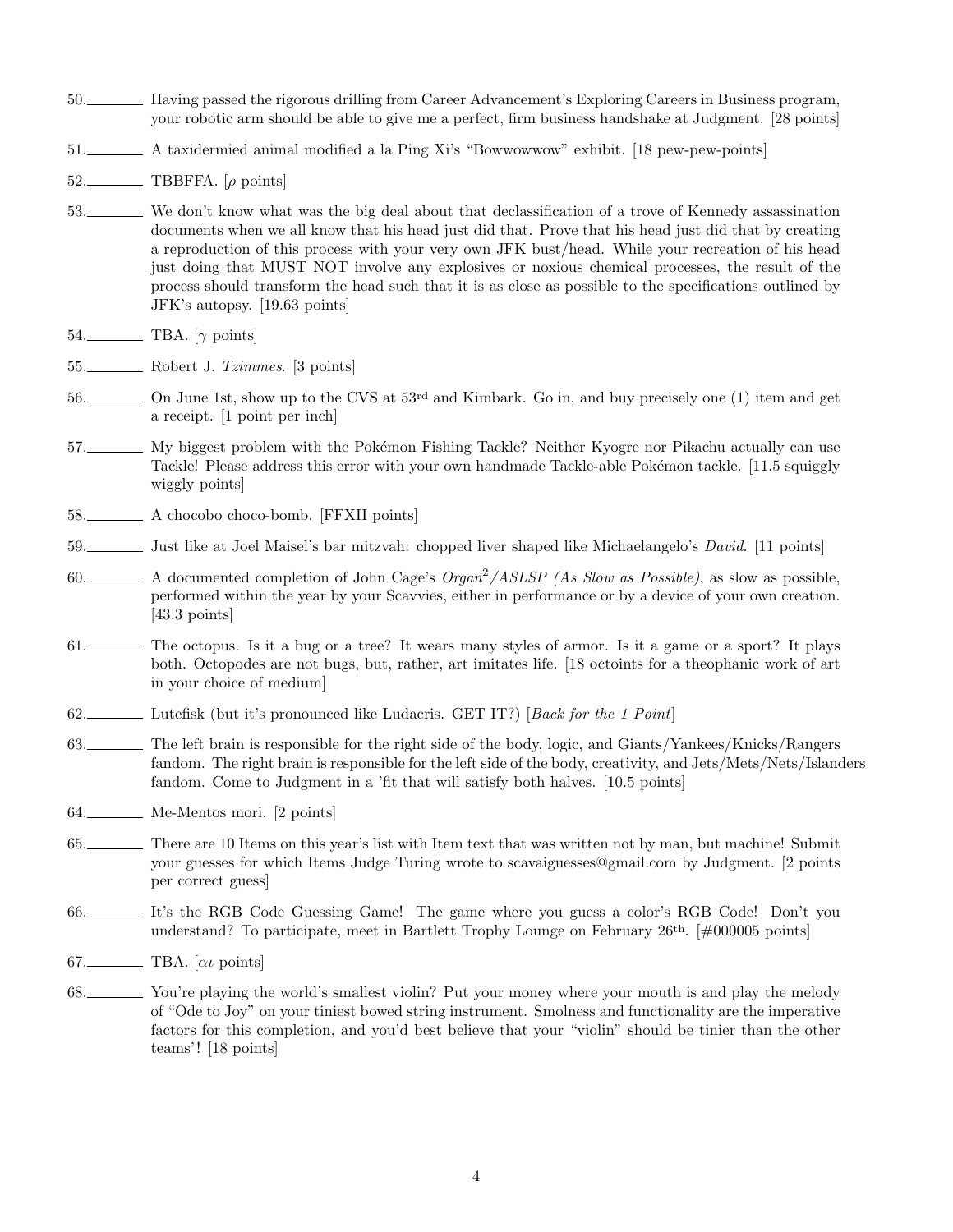- 69. A team member who is fit as a fiddle. That is, strung from head to toe, playing themselves with a bow. [27.5 points]
- 70. Sharp Cheerios<sup>™</sup>. [6 points]
- 71. TBA. [1 point]
- 72. Auto-Grogger: The newest in Haman-banishing technology. Please create a grogger that automatically groggs (that's the correct verb, right?) whenever Haman's name is said in its presence. [This Item has 30 points, 30 points for this Item]
- 73. Pants that beep when you back up. [8 points]
- 74. What is this, a working toilet for rodents? [25 points]
- 75. We're down 500, partner is spitting mad, I am flipping the bidding box in rage. A Blackwood by any other name is not just as sweet. If only there was a way to generate an auction flowchart to match our bidding conventions.... [15 points]
- 76. A compendium of Pitbull chuckle sound effects, arranged from most to least goat-like. [5 points]
- 77. Food is the world's great equalizer, the lingua franca, the common thread, etc., and at this year's Scavvenfeast, it couldn't be any more obvious. First, we want to recognize the universality that is the humble noodle—for your appetizer, create a dish of homemade noodles using the form and composition of one cuisine and the style of preparation of another. Next, we must honor the common joy of a perfectly balanced sandwich, with each ingredient working together in harmony to create the ultimate bite. Taking inspiration from Ireland's rollog bhricfeasta, an attempt to stuff a full breakfast into a handheld roll, prepare an original rollog dinnéar from the country of your choosing, such that each "sandwich" ingredient represents a component of a traditional dinner. Finally, even though we might hoist different flags, there's nothing more ubiquitous than a rustic dessert made from homegrown ingredients. As a homage to Italian flag cookies and American flag cakes, create a dessert that not only showcases a region's local ingredients but uses them to create a colorful yet delicious facsimile of the flag that represents it. Bring an optional passport and non-optional appetite to Ida Noyes on September  $23^{\text{rd}}$ . [ $\mu$  points]
- 78. A can of Coke branded in the style of PBR. [10.5 points for art on the can, 4 points for a label on the can]
- 79. A Brooman is like a broom but is fundamentally also a human (like one who is getting pushed around on the end of a stick). Since tool usage is one of the defining traits of humans, so too shall broomans, despite their own status as tools, be encouraged to use second-order tools to help clean up after Judgment. [4 broomts (conversion rate: 1 broomt  $= 1$  point)]
- 80. Taco Bell's Canon in D. [3 points]

81. FINOGDIE OTGNMTGF REATEAOR TMNONKLO HBOJTEBM IRNUAAII SIIDNBTT. [3 points]

- 82. Listen. All we want is to walk up to a computer, press a Function key, and have the corresponding Fast and Furious trailer begin playing. Bonus points for a custom F[Hobbs and Shaw] keycap. [Fast 5oints + Bonus Furious Po3nts for a custom F[Hobbs & Shaw] keycap]
- 83. A rubber chicken rubber. [6.9 points]
- 84. When we were young, we thought rain came from giant blimps that held big containers of water. They would release that water through two gratings that would cut back and forth to make separate droplets. Now that we're older and wiser, we realize that all that water would make a blimp too heavy to fly, and instead the blimp might need to be held up by something to hold all that water. We also realize that blimps aren't that big: maybe only the size of one's yard or shower. But we're pretty sure the rest is still feasible! [42.5 points]
- 85. Diner rules are in effect. Every Item on this page must be accompanied by a pickle spear, or else it will receive NO POINTS.  $[$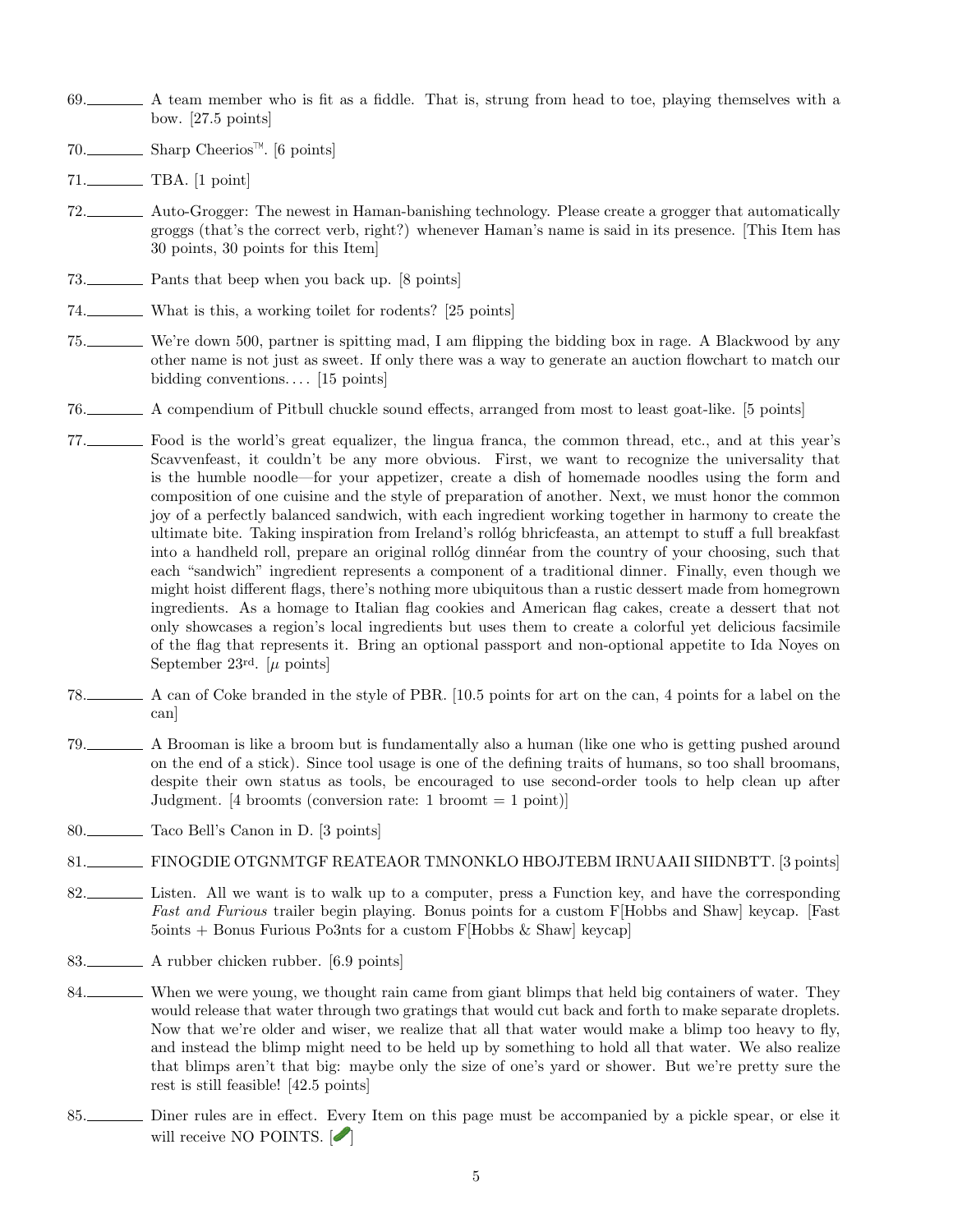- 86. Oh, balderdash! Between the exquisite cane you're gripping and the fancy pocket watch you're checking, a gentle dandy like yourself has no free hands to give this poorly Judge a delightful piece of hard candy! Luckily, you are able to dispense sweet confections from your cane at the press of a conveniently placed button. [16 points]
- 87. The breakfast of champions: the interlocking Olympic bagels, in glorious color. [11 points]
- 88. This donut has too much cream filling. This donut is almost bursting with cream filling. This donut is so overflowing with cream filling that you could make the cream filling shoot out of it a considerable distance just by squeezing or hitting it.  $[8 == == +$ Donut points]
- 89. Skaw! It's ska, for birds. [7! It's 7 points, for you.]
- 90. A colossal cootie-catcher containing copious contingencies corresponding with the Cabal's conferment, controlled by a crowd of Scav competitors. [Pick 4 different integers, with sum 20, in the range from -20 to 40, and add one value to each fortune's detailed narrative.]
- 91. Lovingly render a beautiful "sand art" piece by layering appropriate ratios of the ingredients that make up any bottled/jarred food product, within its original clear container. Any liquid ingredients must have an appropriate dry substitute. [13 points]
- 92. A merkin for Cruella de Vil. [10.1 points]
- 93. Forget drinking wine from the skulls of your enemies we want you to trepan a skull that you've no affiliation with and stick a straw in it and slurp up some vanilla pudding hidden inside yum yum delicious and don't forget to bring a second straw for the Judge that wants this to happen please and thank you so much. [So like. . . 9 points?]
- 94. Cash, Johnny. "Despacito." American IV: The Man Comes Around. American Recordings, 2002. CD. [4 points]
- 95. While Pokèmon Legends: Arceus was a hit, the graphics left plenty to be desired. We want realism. We want textures. We want a stone-carved Sudowoodo, a wood-carved Trevenant, and a gourd-carved Gourgeist. [You want 30, 23, and 7 points.]
- 96. A sugar baby. [15 points, ideally life-sized; 0 points for a real flesh human being]
- 97. One hydrodynamic spatula, with port-and-starboard attachments, and let's not forget the TURBO DRIVE! Can you believe they only had one in stock? Show it off amidst the anchovies crowded within Ida, and satisfy this Judge's appetite! [4 points]
- 98. Woah! We checked that very conspicuous spot and found a real live Gossip Stone! It bounces! It tells the time! It telepathically sends us gossip when we wear the corresponding Mask of Truth you have on hand! [35 points]
- 99. Do you remember? If so, meet us at 5723 South University Avenue [5.723 points]
- 100. Cause on my head, there's a Greyhound station/where I send my thoughts to far-off destinations/also on four teammates' heads, connected by roadways/and we even brought our own model bus! [I do believe it's true/that there are 15 points in both of our shoes]
- 101. The rubber hand illusion has gotten a little. . . limp. Convince us for the splittest of seconds that our hand exploded, disintegrated, metamorphosized, or experienced any other impressive feat. [17 points]
- 102. A Big Debbie dessert cake that's able to blast my big-ass hunger, plus box art mock-up. Must be appropriate for Big Bois. GET SWOLE WITH BIG DEBBIE®: THEY'VE ALL GOT FUCKIN' PROTEIN NOW<sup>™</sup>. [14 points, 0 points for a giant Oatmeal Creme Pie or jacked Zebra® Cakes]
- 103. What's the password? [8 points]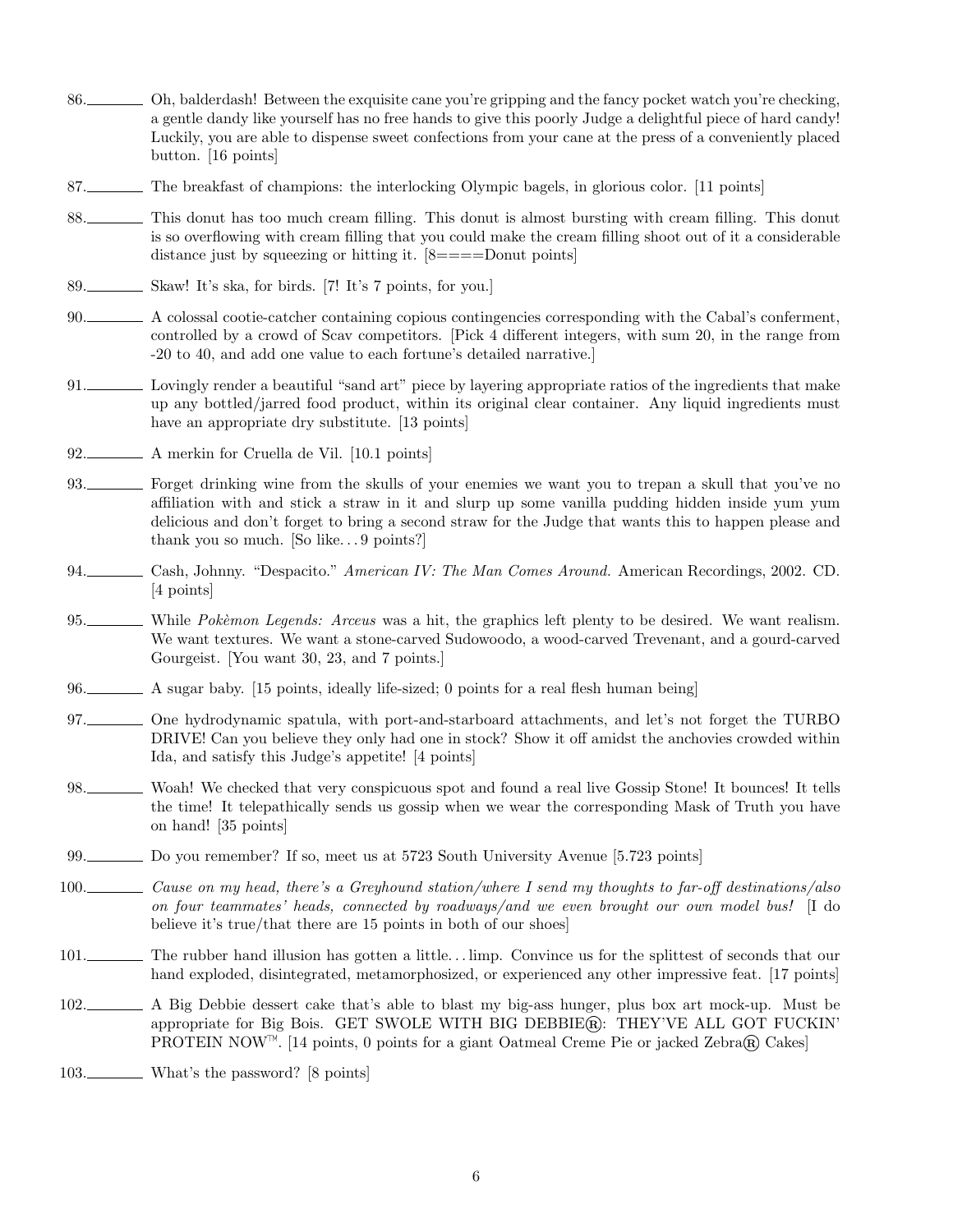- 104. Is your little Scavvie not so little anymore? Do they want a unique experience that prepares them for future success, building leadership skills and increasing maturity while still being the Scav experience they know and love (and maybe even influencing this year's Hunt)? Whether they're hoping to be a real Judge one day or just want to work on their Scav skills, the yearlong Judge-in-Training (JIT) program is perfect for them! Sign up by 3:10 to Punxsutawney, and we'll see you at Bartlett Trophy Lounge!  $[\xi]$  points for one JIT per team, though any number can attend
	- February 18th. Spirit Day: Pajama Day
	- May 16th. Spirit Day: Crazy Hat Day
	- September 15th. Spirit Day: TBD
- 105. An official letter from a professional baseball player or pitcher, thanking you personally for helping create the greatest American pastime. [10 points for minor league, 25 points for major league.]
- 106. In honor of Casimir Pulaski Day, bring us: goldenrod, a 4H stone, a team member crying in a bathroom along the Great Divide with their shirt tucked in and their shoes untied, and the Lord in your Headquarters window. [Sufjan Ste7ens points]
- 107. TBA. [11 (or 11, backwards) stniop]
- 108. TBA. [You know what pointing is funnier than 2.4? 2.5! points]
- 109. TBA. [12.23/X points]
- 110. Hockney's double portraits are all so pretty! We'd just love to have one in our living room—only the people are always a teeeensy bit too far apart. Could you just, y'know, scoot them over a bit, make it less awkward? Maybe put some smiles on their faces? Good art makes people happy, right? [6.7 points]
- 111. G. L. knows has the ring. I know that you a whole building once. J. C. got into spaceship. G. A. put on a hat. H... man and H... girl went. W. G.'s rabbit ran away from the. That terrible thing is coming us. J. C. got into spaceship. B...girl is a. L. L. hid in his. [10 points]
- 112. Very few people know that May 10th is Bring Your Mariachi Band to Work Day. We have a feeling that this year, a lot of people are going to find out. [10 points]
- 113. A holiday not represented elsewhere on the List, introduced with your team's holiday tradition on the designated Discord channel at least one month beforehand, and proof you properly celebrated that holiday on the day of.  $[4 \text{ points for your team's holiday}, 1+1 \text{ (because it looks like candies)} \text{ points per}$ other team's holiday you celebrate.]
- 114. You honestly believe it's mere coincidence that Kinbote's supposed alter ego just so happens to share the name of an Omega Level Telepath? And I "can't keep disrupting academic conferences like this?" So what exactly do you intend to do about that? . . . A restraining order? Oh. Well, I'll show you—I'll show them all!—with my supercommentary on *Pale Fire* proving beyond a shadow of a doubt that the Zemblan king delusion was psychically implanted by Professor X. [7.75 points, plus 2.25 points for comments from a Nabokov scholar]
- 115. A hammer, a bell, and a song (snippet), to be brought all over this Scav and used aloud at appropriately just, free, and love-between-my-brothers-and-my-sisters-y moments, respectively. [11 points]
- 116. The List was handed down by the Judges on Mount Ida. Surely it is infallible. So when you see an Item from a past List that the masses might consider flawed, you know to use the tricks of the Talmudic trade to show what it must've really been asking for. [5 points]
- 117. Unfortunately, you have to leave seminar a few minutes early. It's only polite to let your professor know before class and to perform "So Long, Farewell" on your way out. [9 (von Trapps) points for the full song and choreography]
- 118. Your team's Rooster Prince seems incurable at every event they attend, until they hear the advice of one wise Judge. . . . [8.5 points]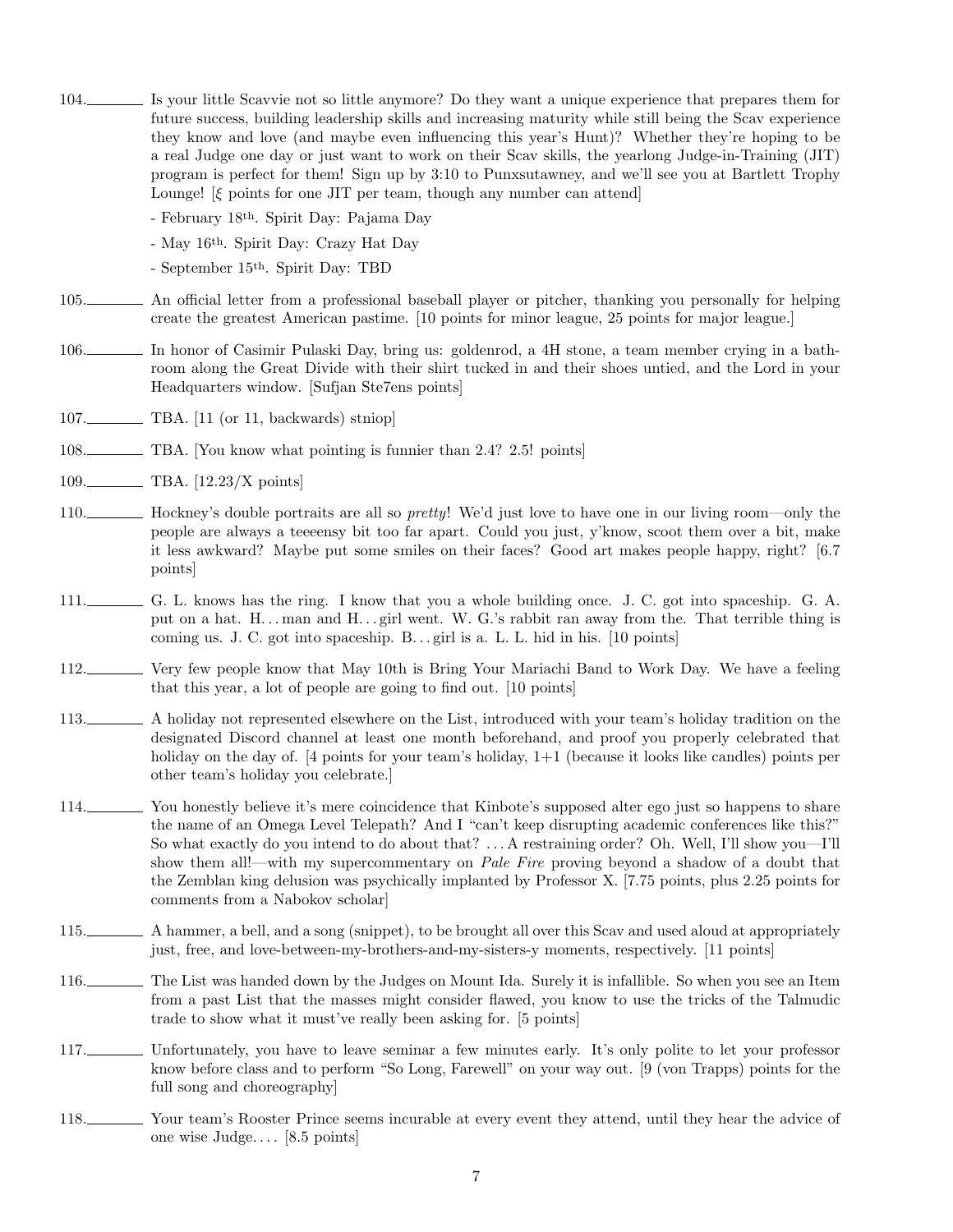- 119. A gig musician only survives by playing what the people want to hear. So at the Fruit Festival, your new-time string band should be able to seamlessly transition between fiddle tune crowd-pleasers and the top hits of 2014(0), i.e. our Theme Songs. [15 points]
- 120. Use what you learned in shop class to figure out who's right: Aristotle, Xunzi, or Kant. [9 points]
- 121. "My [Items] serve as elucidations in the following way: anyone who understands me eventually recognizes them as nonsensical, when he has used them—as steps—to climb beyond them." At Judgment, (metaphorically) throw away the List and demonstrate that you see Scav aright. [3 points]
- 122. Fuck Jefferson Davis Day. We'd rather you celebrate Jefferson Davis Day, which honors Jefferson Airplane's long-lost epic about Mo'ne, Angela, Vaginal, or UC Davis, with your team's recording. [9 points]
- 123. A skin writing tramp stamp, visible at Judgment. [7.5 points]
- 124. So is Scav any good or not? Your quarterly Scav Review should dodge the question in favor of an interview with a conceptually groundbreaking Scavvie; a formally innovative literary flash fiction that interrogates the meaning of modern Scav; an oblique, abstract photo of one of your Items, and a poem—okay, fine, a poem that actually says what you've been doing the past three months. [7.5 points per issue, due by March 1st, June 1st, September 1st, and December 1st]
- 125.  $\ldots$  *x Minus x*, for some x such that emotional impact and distance from the original x is even greater than for  $x =$  Garfield. [X points (but like X as in 10)]
- 126. What's green, hangs on a wall, and whistles? Show us. [9 points if it does all three]
- 127. Fast for Yom Kippur. [2 points; this one's between you and G-d, unless we happen to catch you]
- 128. Date fruit. [1 point, and that's an order]
- 129. Spoon bread. [1 point]
- 130. French fries. [1 point]
- 131. Milk toast. [1 point]
- 132. Finger sandwiches. [1 point]
- 133. Egg salad. [1 point]
- 134. Stone fruit. [1 point]
- 135. Shawty had them Apple Bottom jeans (jeans) / boots with the fur. . . baggy sweatpants / and the Reeboks with the straps. I'm glad to know having two pairs of legs didn't impede Shawty's ability to get low, low, low, low, low, low, low, low. Show us how it worked with a costumed reenactment at Hutch Courtyard on June 9<sup>th</sup> She hit the floor-teen points
- 136. Dear friends and gentle hearts: Don't Be Idle on the first Federal Observance Day of the year. Join us at the C-Bench and we'll celebrate All Day Long! If you Can Sing To-night in our Social Orchestra, you'll Be Home To-morrow with [12 points].
- 137. TBA.  $[\eta \text{ points}]$
- 138. Papa John Paul II. [1 point]
- 139. The Latke-Hamantash Debate Scav has been a University of Chicago tradition since  $\frac{1946}{2014(0)}$ . UChicago faculty members Scavvies apply the knowledge and tools of their disciplines Scav to resolve this age-old question in an evening of fun and frivolity! Past participants have included Nobel Prize winners and University presidents. Join us in Mandel Hall the Cloister Club on March 17<sup>th</sup> for yet another attempt to resolve this question once and for all. Attendance typically soars above 1,000 so come early for good seats!  $\kappa$  points for your argument for the superiority of a latke- or hamantashversion of any Item; don't forget your homemade groggers for your opponents]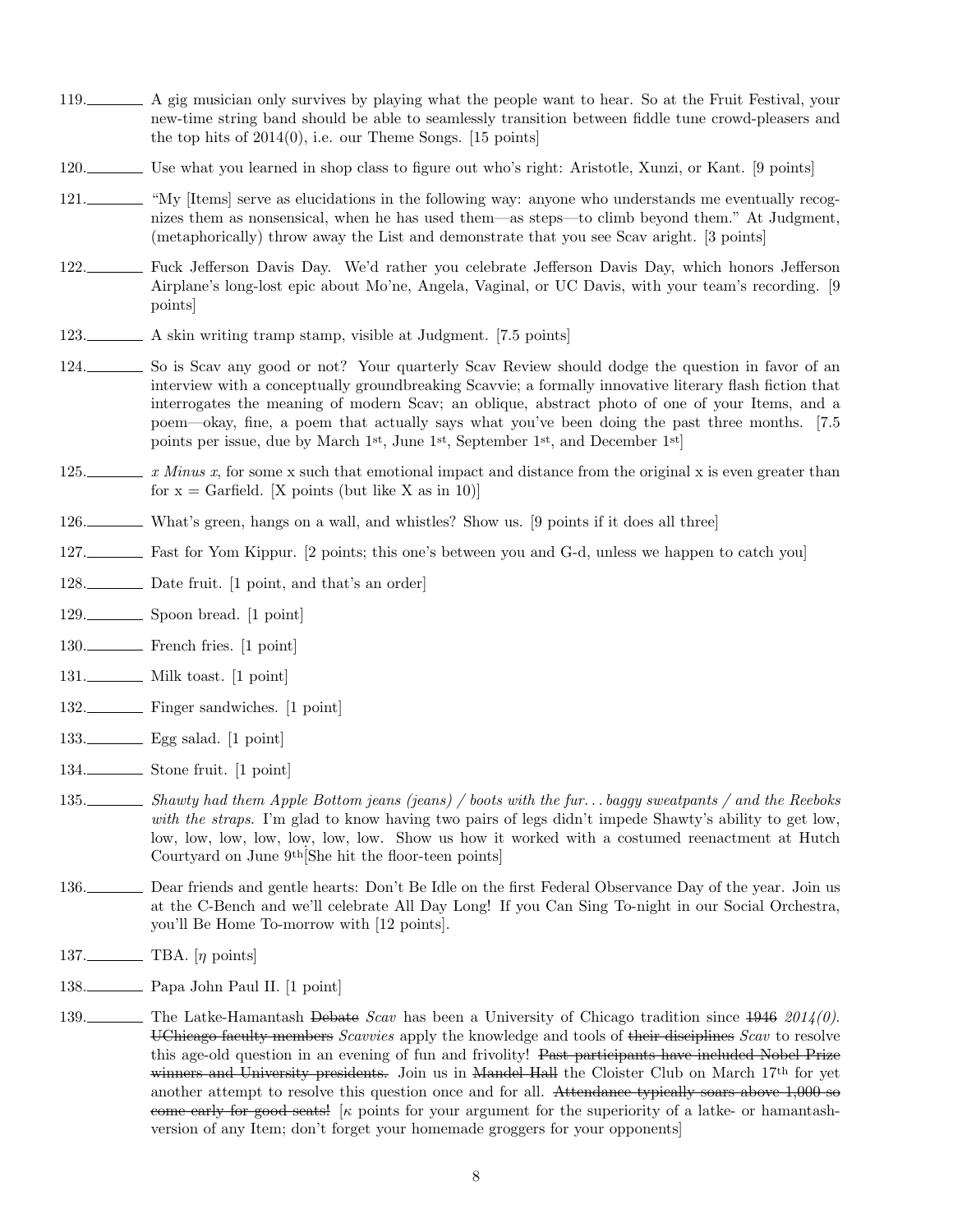- 140. Malcolm may be the titular genius, but this is a Dewey stan account. To pay respect to our king, make his magnum opus: the pipe organ made out of trash from S5E16. In the spirit of Dewey's resourcefulness, this Item should be made of whatever garbage you have at your disposal. The mechanism by which sound is made doesn't have to be pneumatic, as long as you are pressing keys to play each note. Most importantly, this instrument shouldn't look like some fancy store-bought organ; it has to be comparable to Dewey's organ in terms of sheer trashiness. [65 points]
- 141. Create a 1-2 minute excerpt of an opera about a *dormestic* occurrence, inspired by Dewey's opera, The Marriage Bed. You need not use your trash organ, but it is what Dewey would do. [9 points, 15 points for using the trash organ to perform]
- 142. Just like Dewey accompanied his mom during "Mrs. Tri-State," have a Scavvie whistle your opera excerpt just as beautifully as Lois did to win her the crown. [3 points bc 3 looks like puckered lips]
- 143. While the children ride the horses on the carousel, all we want is to relax in the carousel nanny chair. Alas! All the nanny chairs are full! Take a normal chair and turn it into a nanny chair-style chair. I want augmented wood, carving, paint, so we and the other nannies can watch the children on the carousel. [27.5 CURSED POINTS]
- 144. BLOBBY BLOBBY BLOBBY! Make a text-to-speech feature for everyone's favorite childhood character, Mr. Blobby. [8LOBBY POINTS]
- 145. Rolling Stone released their ranking of the top 500 songs of all time. Surprising no one, the masterpiece "Hey Ya," was ranked as the 10th best song ever written. Of course, this means there are exactly nine (9) songs better than Hey Ya, and millions of songs that are nowhere near as good. While Rolling Stone's analysis was more qualitative, what we need is a quantitative analysis. Please create a quantitative scale for precisely how much better or worse any given song on the Rolling Stone Top 500 is, demonstrating your scale with at least three other songs. [10.5 points]
- 146. The Big Fat Quiz of the (Scavven)Year. Find this Judge outside Ida Noves on December 6<sup>th</sup> to participate. [1 point per correct answer]
- 147. Friday. Thanksgiving. Chinese food. What do these three things have in common? Iykyk. Now it's your turn. Write an original song about the mundane or abstract concept of your choice, with an accompanying video. Your original song and music video must be at least two-minutes long and should be in the same aesthetic and video style. [Send to <uchicagoscav@gmail.com> by September 25th for 20(12 points) (this is 12 points)]
- 148. AntiPapa John Paul II. [-(-1) points]
- 149. Now that Godzilla and Kong have been reestablished in American cinema, it's time to bring back another classic Toho character. Of course, we're referring to the beloved Jet Jaguar. Pitch the new Jet Jaguar Monsterverse movie, including a plot synopsis, cast of characters, creative team, and stunning poster. [14.5 points]
- 150. This ain't no normal Rube Goldberg machine, it's a real-life music-playing Rube Goldberg machine! Choose the iconic film leitmotif of your choice and make sure each prop is immaculately themed to the film. When you drop your themed ball, the machine should play the leitmotif. [27 points; 0 points for John Williams or Hans Zimmer, not sorry about it]
- 151. Tropicana Sparkling has introduced a new fruit, and they need you to make the video. Following the form of the original campaign, create a commercial for the new Tropicana Sparkling flavor of your choice, complete with beautiful graphics and your own unique dance. [18 points]
- 152. The Daily Ritual of the Tnuh Regnevacs. [4 points per page, max 3 pages]
- 153. Father, when can I leave to be on my ooowwn  $\mathcal V$ . Pinocchio my boy, today I try to stop being alone . A conversation between Pauley Shore's Pinocchio and Avery Schreiber's Gepetto using any part of their brilliant performances. [7.77777777.... points]
- 154. Klimpaloon may live in the Himalayas, but we want to see him! Fully outfitted in his iconic look, have someone from your team do their best Klimpaloon during Scav Olympics to cheer you on. [Klimpaleven points]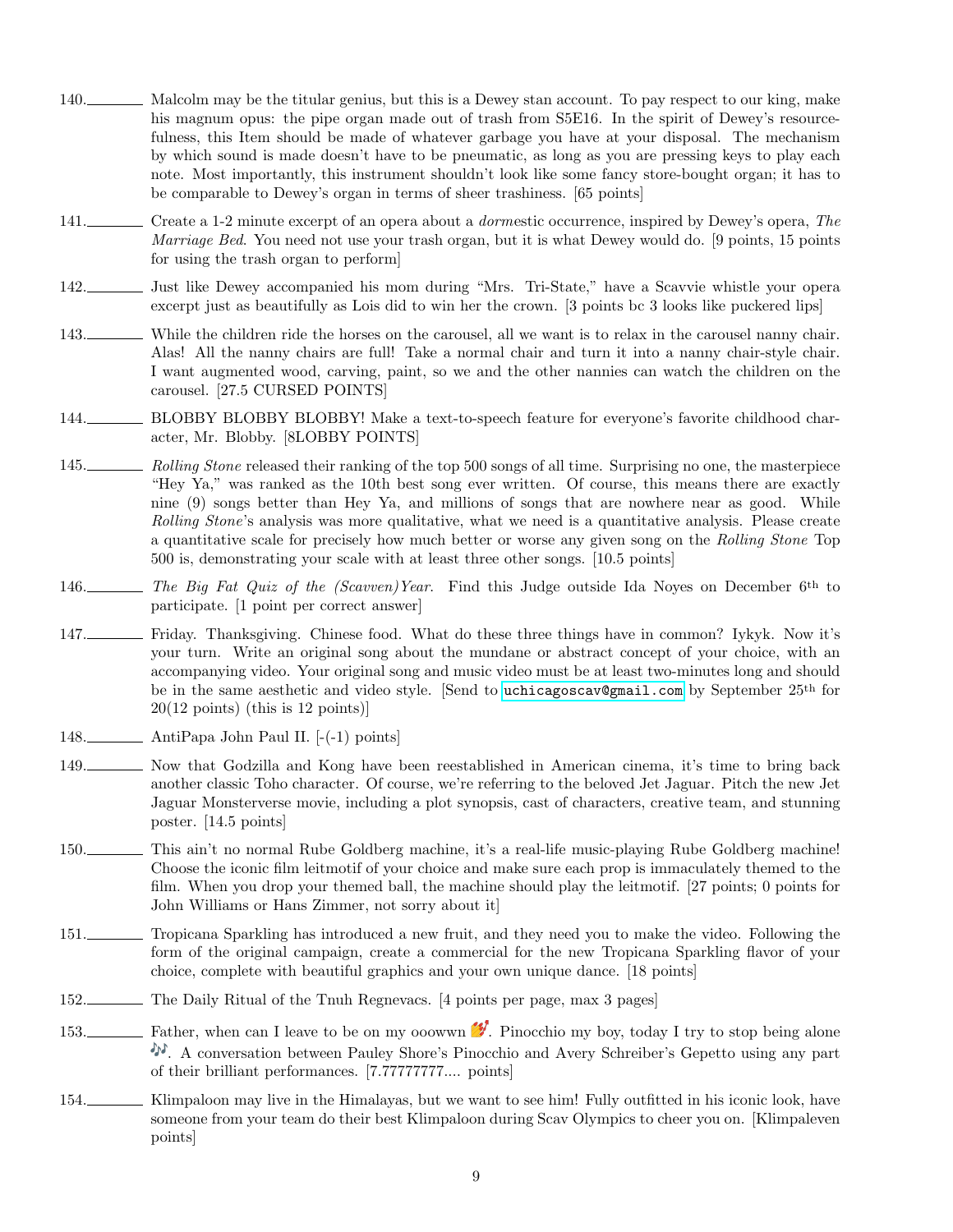- 155. A kosher restaurant certification signed by a Rabbi Weiner, Berger, or another fittingly *fleishig* name. [9 points  $+$  9 bonus points if this is a *milchig* restaurant]
- 156. The Human Coatipede! Must be complete. Assemble yourselves at Judgment. [0.5 points per coat, no fucking limit max 50 coats]
- 157. Get Matt Farley to write a new song about your team. [8 points + 8 bonus points if he writes a new anthem for the Hunt]
- 158. An official Olympic condom, preferably unused. [6.9\*3 points + 1 point if it was used by Gus Kenworthy]
- 159. Some Japanese restaurants will serve *damukare*, i.e. a plate of curry rice where the rice is formed into the shape of the dam to keep everything dry and neat. But even the most plebeian of medievalists know that a single simple moat isn't enough to protect you from a horde of invaders (or katsu!). Build a fully fortified rice castle that'll make us say, uh, damn. [11 because it looks like the straight pointy things like the spikes on the gate when it comes down? points]
- 160.  $\rightarrow$   $\forall$   $\pi$  if  $\mathbb{R}$ ! Your piece should reflect the environment (within city limits, of course) from which you collected your materials. Be prepared to identify the samples, as picking any threatened or endangered species will send you straight to the EPA jail. [15.5 points]
- 161. If there are two things that the millennial gays love, it's coffee and *Drag Race* [citation needed]. And if there's one thing that RuPaul loves, it's hydraulic fracturing! [\[citation\]](https://www.independent.co.uk/climate-change/news/ru-paul-fracking-ranch-drag-race-environment-a9407461.html) And what is a cup of coffee if not high-pressure injection of water into a substrate? Create a device that simultaneously demonstrates the process of fracking while making a hot cuppa. Oh, and also it is designed to look like a small Wyoming ranch that just so happens to lease mineral rights to oil companies. [35 points]
- 162. A Uli Kirchler-style pop-up sculpture of a building on campus. [27.5 pop-up points]
- 163. You, wearing the sweater that Sam Barsky would wear standing in front of the Reg, standing in front of the Reg. [45 points]
- 164. SORTEO EXTRAORDINARIO DE SCAVIDAD! Each team will be given a single lotto ticket on New Year's Day, and more ticket opportunities will arise throughout the year. Tickets cannot be traded. The lottery will be held live on December 22nd in Ida Noyes, and will be hosted by Professor Borja Sotomayor (although each team is politely invited to bring an appropriately dressed "orphaned Spanish pupil" prepared to sing the results in true Lotería de Navidad style). [ $\sigma$  points]
- 165. We Judges have been noticing that you're all getting so close to us, and we'd like a little... distance. We'll provide a small token at List Release—get it as far away from us as possible. Be prepared to provide evidence of every location and route taken by said token. [32 points for the furthest, decreasing points for next furthest, etc.]
- 166. Don't honk the honk if you can't tonk the tonk. A cowboy jacket that, upon pulling on the bolo tie, turns on lights on the back reading "Hot Chicago Nights". [You reckon a square could get 14.5 points?]
- 167. Write "Scav Hunt Rules" in some in situ snow. You know what the "ink" should be. [thrpee points]
- 168. With you socially inept NERDS staring at your feet all day to avoid conversation, you Scavvies must know each and every Hyde Park block pretty well. Tell us exactly where the following pictures (posted on our website) were taken. [1 point per correct location]
- 169. Reverse body sushi! Turns out regular body sushi is a moral and public health no-no, so we're asking for the opposite: a teammate dressed as a piece of sushi, prostrate, covered in an assortment of human body-shaped sushi rolls. [11 points, 0 points for nudity]
- 170. Tucker Carlson *claims* that windmills are nothing more than silly fashion accessories. To that we say, wait yeah you might be onto something you fuckface. A functional windmill earring that, upon spinning, produces enough power to turn on a small light. [25 points +  $\chi$  bonus points if they can power the Texas grid]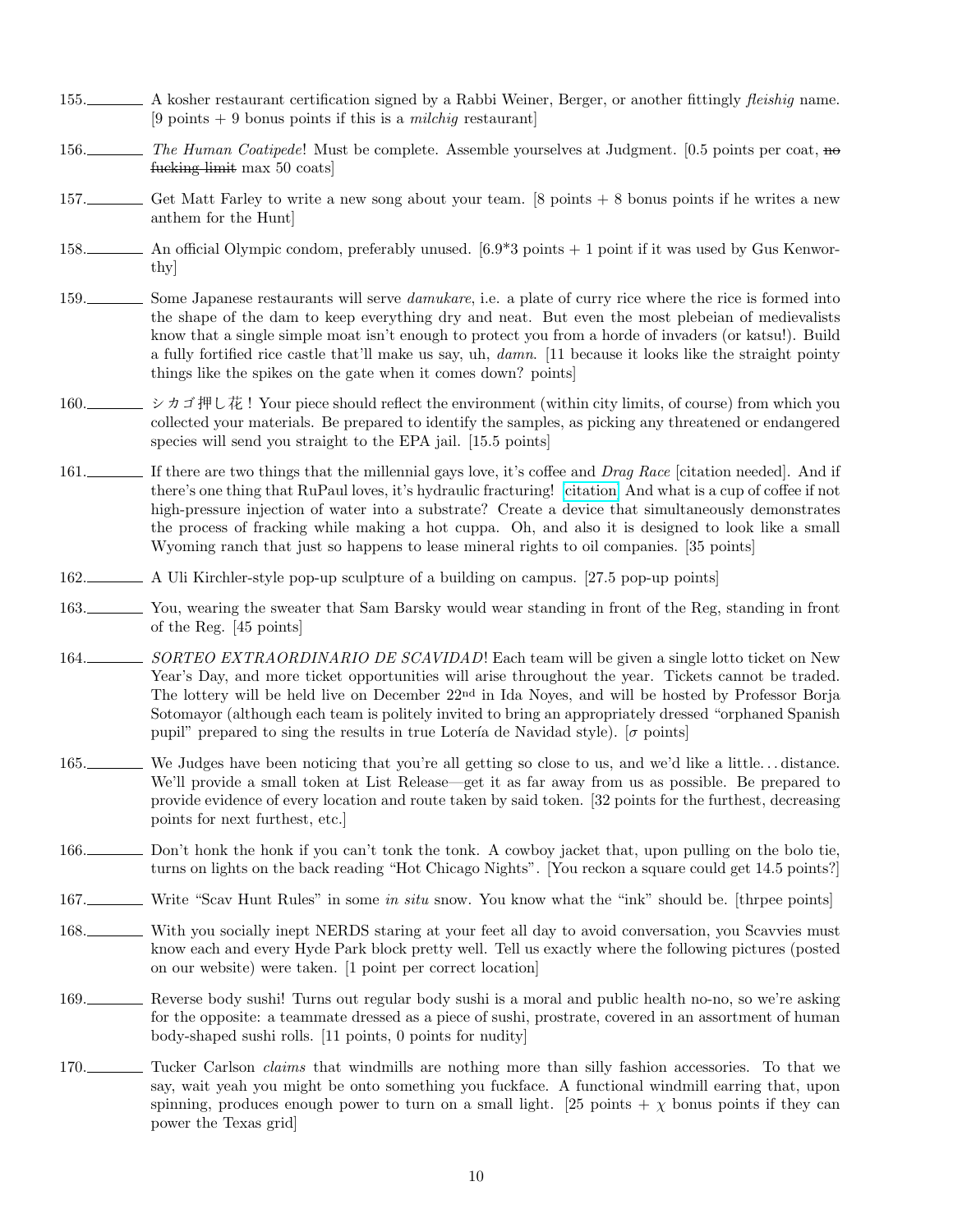- 171. Windmills? No, those are giants! And there is no one tough enough in all of Spain to fight them. Make a reversible earring that displays Don Quixote and his noble steed on one side, but when flipped, reveals Alonzo Quixano and his exhausted horse. [8.85 points]
- 172. We have seen the Voltorbs of the past and present, but what about the future? Bring your life-sized, futuristic Voltorb to Judgment along with a matching Poké Ball from its era. We can't wait for your Voltorb to dazzle us by showing off one of its Moves. Your Voltorb should be able to safely demonstrate its Move in a confined space at Judgment.  $[17.5 \text{ points} + 10 \text{ points}$  for a sweet Move. 15 points if your Voltorb knows Magnet Rise and 1 bonus point if Voltorb uses a move that causes it to faint]

### 173. ∎ ∎ ∎ ∎ ∎

### ∎ R ∎ ∎ N

The category is PERSON. Which University of Chicago staff member won the Wheel of Fortune bonus round? [Can I buy a 5 points?]

- 174. Thematically (if not stylistically) inspired by Hokusai, a series of *Views of the Sears Tower*. [.5 points per view, max 36]
- 175. The costuming in *Starlight Express* sure was fan-track-stic, but we're still rail-ing from the fact that they were missing a key feature: capes! Get it? Capes. . . with trains?! Not just any trains, but everlengthening trains, with new train car additions displayed at every Captain's appearance throughout the Hunt. This Groundhog Day, at 3:10 to Punxsutawney, your Captains should arrive dressed as their favorite real or fictional train that's ready to hit the big stage. 3:10 to Punxsutawney will be hosted in Hutch Commons. Choo-choo-choose wisely!  $[\lambda]$  points]
- 176. Make sure to stay hydrated during Scav Hunt by always having your trendy Hydraflask handy.  $[1+2+3+4 \text{ points}]$
- 177. An original Bobo poster. [13 points]
- 178. The densest toy duck. [1 point + 10 points for the densest duck]
- 179. A tin of Danish Butter Cookies. No, not sewing supplies. The cookies just look like sewing supplies. [16 points]
- 180. Tired: Gummy Worm. Wired: Gummy Nudibranch. [12 points]
- 181. Quantum tunnel through a wall. [h̵ points]
- 182. INNOVATION IS KEY, THANK YOU SCIENCE. And thank you Playtime Co. for this super cute toy! I had only ever seen it on the posters! Good thing this toy is just as it appears and definitely won't transform into something terrifying. [12 points]
- 183. The Devil's Scav Dictionary. [0.666.... points per definition, max 20 definitions]
- 184. Sure, we have a shrine to Milton Friedman, but what about the OG? Perform a piano piece written sometime during Adam Smith's illustrious life. Since division of labor holds the keys to the future, make sure that each key on the piano needed to perform your piece is staffed by a teammate—and yes, we're talking one-to-one specialization. [88/4 points]
- 185. Is that Venom or a blob of tapioca? We can't tell, nor should we have to! [4 points]
- 186. Roll a 3 on a d20. You have one try. Bring your own dice.  $\left[\frac{d20}{d3} \text{ points}\right]$
- 187. An Eisenstein-Rosen Botany Pond Bridge. Now the duckings can cross the pond nearly instantaneously! [16th dimension points]
- 188. There once was a ship that put to sea / The name of the ship was the Silver Spray / The winds blew up, her bow dipped down / Oh blow, my bully boys, blow. Send your bravest seafaring Scavvies to take a selfie at the site of the shipwreck. Photo must include a sign with the date the photo was taken. [30 points]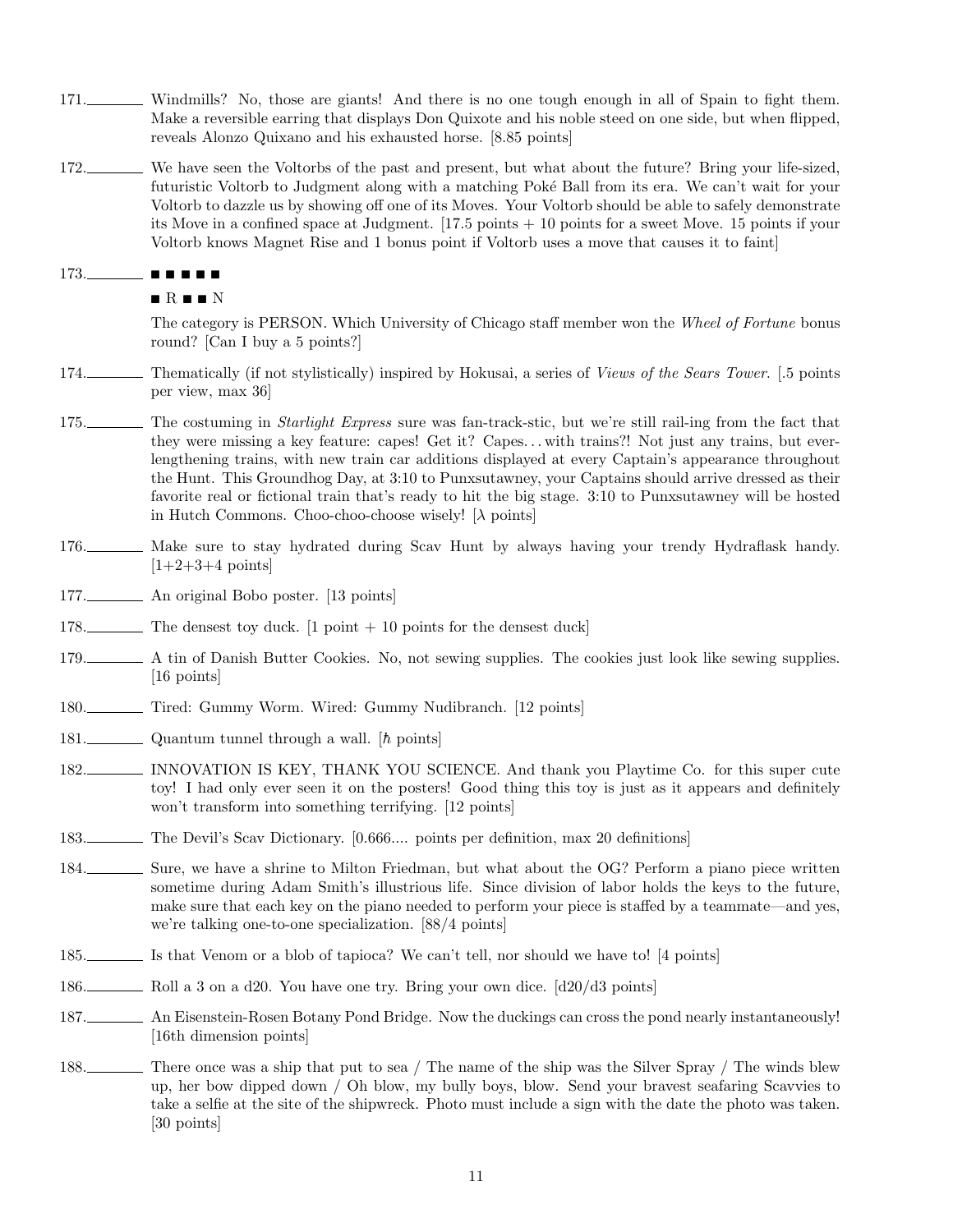- 189. A Eucharice cream cone. [Icethreem cone points]
- 190. Okay, I see the appeal of covering The Regalia in stickers of Cindy, she's a lovely girl, but I didn't come to Insomnia to see ladies. I come for The Boys. Help me cover MY Regalia in the Abtastic Four. [15 points for a car mod or a game mod]
- 191. In her seminal text, The Second Sex, Simone de Beauvoir describes the immanent condition of the woman and the transcendence that womankind must aspire to. Make two sandwiches that explore these states of being. [2 points]
- 192. A teammate with a heart of gold. You'll be bringing the gold. [19.3 points]
- 193. As many chocolate bars as you can find, from 0 to 100% cocoa. Chocolate bars will only count if they have a unique percentage. All chocolates must be commercially made and unopened.  $[0.25\%$  cacaoints points per chocolate bar]
- 194. A good mango. [8 points if it's so good it makes the Judge miss their 奶奶]
- 195. A Ukrainian *pysanka* (on any species' egg) whose design is based around that "Cool S" we all drew in middle school. [12 points]
- 196. whattimeisitrightnow.scav. [6 points]
- 197. You have 60 seconds to play the commercially-released video game of your choice, live at Judgment. Largest increase between starting and ending score gets [10 points].
- 198. Bring us along on one Scavvie's 2014(0) emotional roller coaster by sending a selfie to the corresponding Discord channel by the end of each season showing the radical hair transformation they've used to cope. [11.5 points]
- 199. ecce, Caesar venit! senatores, manus vestrae pro vobis loquantur! (quinque secundae spatio) quomodo hoc fieri potest? Caesar e massae est! [Et 2 Pointe?]
- 200. A mani-pedi that links together the fingernails and toenails of the wearer. Must be fully dry at Judgment. [Get your nails d11d points]
- 201. A Kit Kat $\mathbb R$  Kit-Cat Klock $\mathbb R$ . [K1t C4t Koints]
- 202. Tom of Finland was all about wood, especially cut wood. Recreate one of his works in the style of Albrecht Dürer. [28 points]
- 203. Zagreus had to fight all of Hell to call his mom. You only have to build an Underworld-themed pop up book that, when you open the last page, calls your mom. [15 more pop-up points]
- 204. Have you got what it takes to rev our engines? Are you a real Flying Scotsman, or more of a California Limited? Prove it, with your old-fashioned Scav-O-Matic love tester machine! Your elaborately decorated cabinet should light up to show how the user stacks up based on the measurable input of your choosing. [180 points]
- 205. A deck of PowerPoint playing cards. Just the thing to operationalize synergies with my bridge partner! [5.2 points]
- 206. Eckhardt is the new structure on the scene at Hyde Park High, making friends with the other shiny glass buildings in the neighborhood. Everyone says that the oh-so-cute Gordon Center for Integrated Sciences might ask it out to the dance! But who is that sexy upperclassman staring from across the cafeteria? It's the school bad building, Eckhart Hall. Eckhart and Eckhardt tells the story of two buildings separated by architectural sensibilities but brought together by pure animal magnetism and homonyms. Will Eckhardt stay on the straight and narrow of 57<sup>th</sup>, or will it take a walk on the wild side? Coming this fall to theaters near you.  $[6ckar(d)t]$  points for a trailer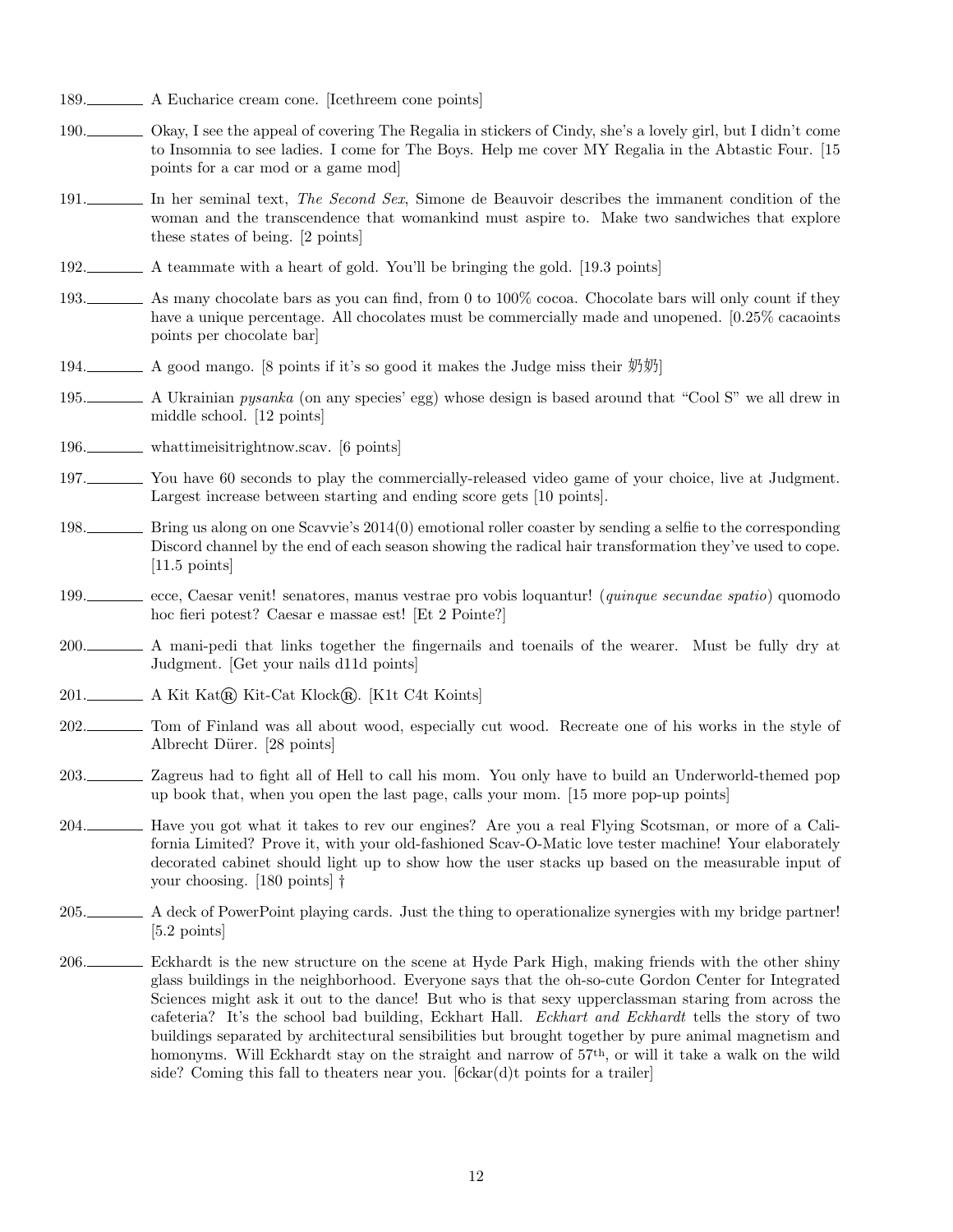- 207. Princess Leia's cinnamon bun hairpiece. Not, not her cinnamon buns hairstyle. Recreate her hair using a single, continuous roll of that delicious, gooey dough. [10 points]
- 208. Flick Cloud Gate. [1 point]
- 209. This now sits on my front porch. 52 stones. If I make it to Judgment, there's 1 for every week left. I'll take 1 out as each week passes. Great reminder for me to Scav a Scav of meaning and impact! [14 points for your stone tower plus livestream]
- 210. The Devil Goes Down On Georgia. [0.69 points, -50 points for breaking that rule]
- 211. Remember Heinz EZ Squirt? Of course not! You probably weren't born yet. Not gonna stop us from demanding that you use at least three colors of ketchup to draw something interesting on a hamburger. [3 points]
- 212. TBA. [1 point]
- 213. A Flexplay disc. Significant bonus points if it plays at Judgment. [20.03 points, an extra 20.03 points if it plays]
- 214. Create a wrestling persona for your team, which should include a relevant and creative costume design, and coordinately named finishers. Your chosen team member must wear it from Royal Rumble on, and should have a heel (or face, depending on original costume) turn by Summer Slam. You should attend at least one event, and we better hear your catchphrase, Brother! [20 points]
- 215. A sample syllabus and 90-second lecture from Chaka Khan Academy. [4 points + 25 points if the Hyde Park native herself makes a guest appearance]
- 216. A revision of the U.S. Constitution to incorporate the will of the people who have already won Eurovision. [17.76 points]
- 217. Scav is a season of fever dreams. On February 28th, at the heart of the quad, let's send off winter with the ultimate farewell. Your team's participant should arrive promptly with (1) a generous helping of your team's homemade "kraut" (you know the one we want) and (2) a savory accessory fit for a two-foot-tall snowmensch. [12 points]
- 218. TBA.  $[9 \times \text{points}]$
- 219. They finally took down the cardboard cutout of Dean Boyer wearing a mask that was in the Reg lobby. We miss him. Please erect your own  $U_0$ <sup>f</sup>C maskots on the quad by June 1<sup>st</sup>. [11 points]
- 220. Make a gingerbread model of your Headquarters. [20 points]
- 221. In honor of our match at Wrestlemania XXVIII, do a shoot-style promo against Team Judge to outline our ongoing rivalry. [6 points]
- 222. Gather 'round, children. Let me tell you a story about the deuce heard 'round the world. My 'mates lined up. It was one to a stall. We took our marks 'till the Captain's call. When the clock struck one, it was dead and done. Was it one for all, or all for one? [1 point per synchronized "plop;" 0 points for performing in front of a Judge]
- 223. Remind us that you can't take it with you, especially when you drown in a pool of excrement. Construct a two-tiered piggy bank themed around the Erfurt latrine disaster. Hoard too many coins in the unstable upper level and risk having them all fall into the unpleasant lower level. [25.5 points]
- 224. Grainy, chilling documentary footage of the time Nintendo's Mario mascot oversaw the destruction of counterfeit Game Boy games, with voiceover narration in the style of Human Remains. [8 points]
- 225. A picture of a team member posing in a cemetery with a tombstone engraved in Papyrus or Comic Sans. [Fonteen points (but actually 13 points)]
- 226. Everyone has a Teddy Bear, so show us your Billy Possum. [10 furry points for homemade]